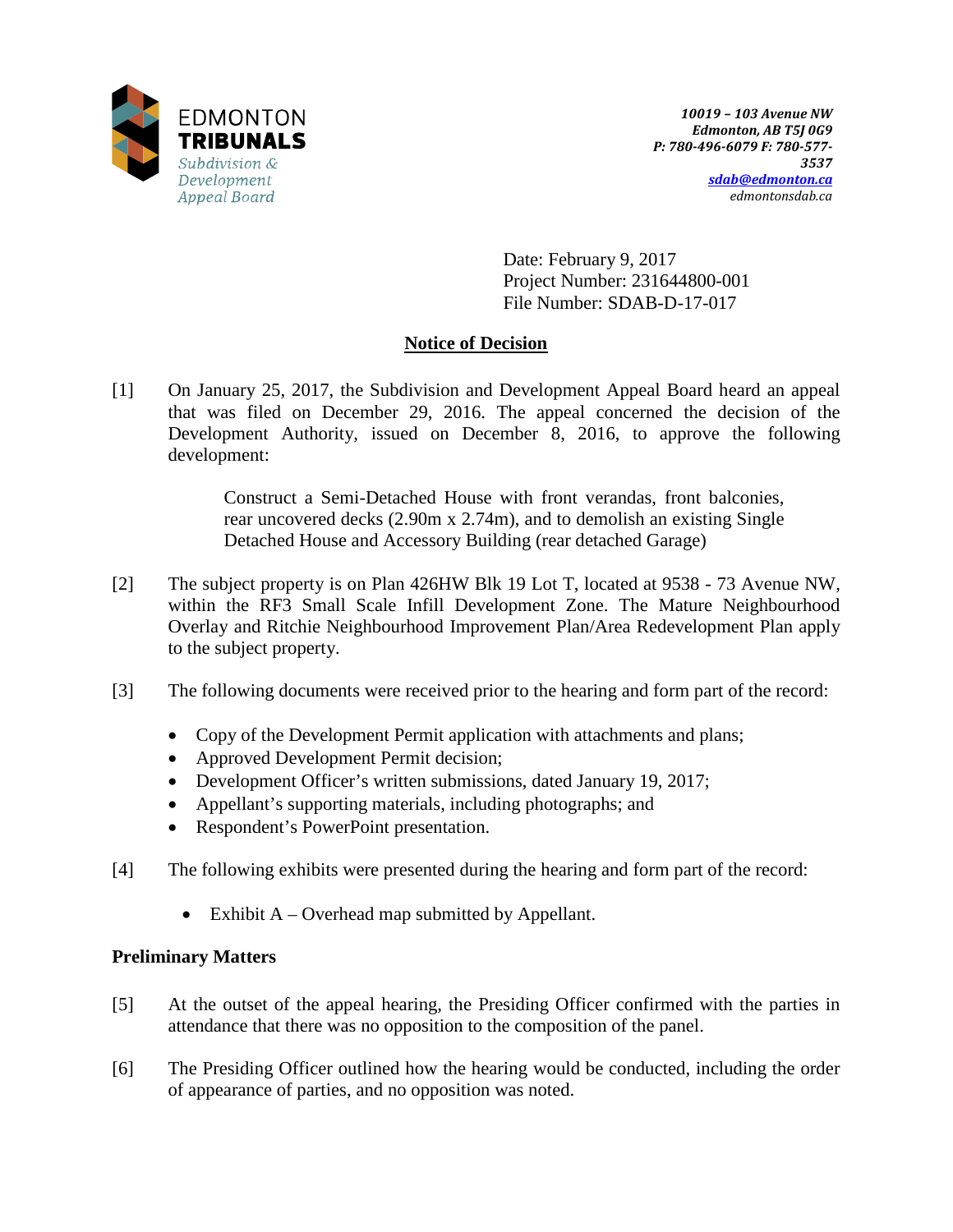[7] The appeal was filed on time, in accordance with Section 686 of the *Municipal Government Act*, RSA 2000, c M-26.

### **Summary of Hearing**

- *i) Position of the Appellant, Ms. C. Steiger*
- [8] Ms. Steiger stated that the required variance will create negative impacts within her neighbourhood and to her own property, located two doors east of the subject development across 73 Street. The variance, when considered in the context of the collective impact of multiple variances granted for other developments, will disrupt the balance of diversity and greenery within this mature neighbourhood.
- [9] Ms. Steiger identified a number of concerns, including an increase in population density, safety concerns due to increased traffic, the impact of the subject development upon the value of her property, and the lack of community consultation from the developer.
- [10] She had initially been concerned about the potential symmetry of the design of the Semi-Detached House, but upon further discussion with the Development Authority, learnt that it would be an asymmetrical design. However, her other concerns remain.
- [11] 73 Avenue is a narrow street and does not permit cars to pass each other when street parking is utilized. Double garages reduce on-street parking and the impacts upon traffic flow. However, the subject development proposes a parking pad, which does not appear to provide adequate off-street parking. Furthermore, there is no indication that there will be a passageway from the rear parking pad to the principal dwelling. In her experience, the occupants of homes that do not have such accesses park on the street at the front of the property. All of these factors will contribute to the existing on-street parking stresses and have a negative impact upon traffic.
- [12] Ms. Steiger also expressed concerns about drainage. She submitted Exhibit "A", an overhead view of the development and the surrounding neighbourhood. The properties identified by blue rectangles represented traditional bungalow homes with 50 feet wide lots as well as single-family homes. The properties identified by red rectangles represented structures for two-family dwellings. Two additional two-family dwellings were identified with blue arrows. She noted that for the proposed development, the two red rectangles overlap in the middle, which suggests that the site width is insufficient, which may contribute to drainage issues.
- [13] The plans incorporate the potential for a future basement suite development, as shown by the side doors located on the main floor. Though the current development permit before this Board does not permit development of a Secondary Suite, the potential for basement development remains.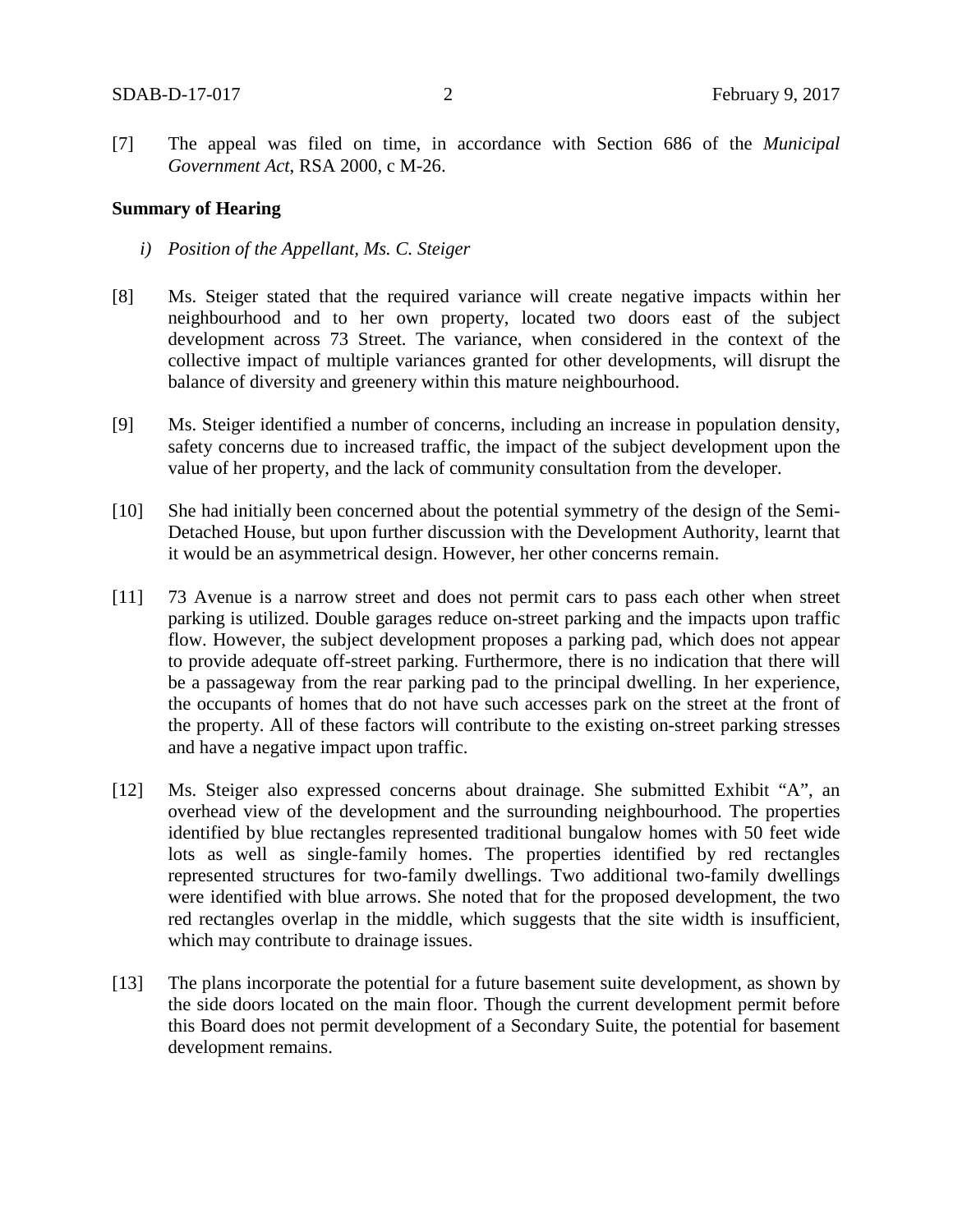#### *ii) Position of the Development Authority*

- [14] The Development Authority was represented by Mr. K. Yeung.
- [15] Mr. Yeung was out of the office when a colleague spoke with the Appellant. At the time, his colleague indicated that the development was a symmetrical design, but upon his return, Mr. Yeung spoke with the Appellant and clarified that the design is asymmetrical.
- [16] Upon questioning by the Board, Mr. Yeung confirmed that the development is for a Semi-Detached House and the reference to "Single Detached House" in the decision of approval should read "Semi-detached Housing." Should the Applicant wish to develop a basement suite, a separate application would be required.
- [17] The lot grading plan was circulated to the drainage department, and no drainage concerns were identified. The minimum Side Setback in this zone is 1.2 metres, and the proposed development will have Side Setbacks of 1.29 metres.
- [18] The proposed development also meets or exceeds all other development regulations. For example, the maximum site coverage is 28%, and the proposed development will have a site coverage of 27.96%. Even if the Applicant had proposed a garage instead of a parking pad, the development would still comply with the overall site coverage requirements and both Side Setbacks would exceed the minimum of 0.9 metres required for Accessory buildings by .09 metres. The parking pad also meets the width and length requirements for parking spaces.
- [19] A passageway between the parking pad and the principal dwelling is required in the RF4 Semi-detached Residential Zone, but not in the RF3 Zone.
- [20] The Board referred to Mr. Yeung's written submissions, and sought further clarification regarding his statement that the subject lot size presents a peculiarity to this neighbourhood given the Appellant's evidence that there are compliant lots in close proximity. Mr. Yeung explained that his statement did not mean that the entire neighbourhood is comprised of narrower lots which would all require variances to site width. He meant that the development is located in the RF3 Zone, where Semi-Detached Housing is a Permitted Use. It is therefore peculiar that a Permitted Use should be refused due to the unique size of the lot, particularly where the overall development meets all other development regulations.
	- *iii) Position of the Respondent, Bowen Homes*
- [21] The Respondent was represented by Mr. R. Tan.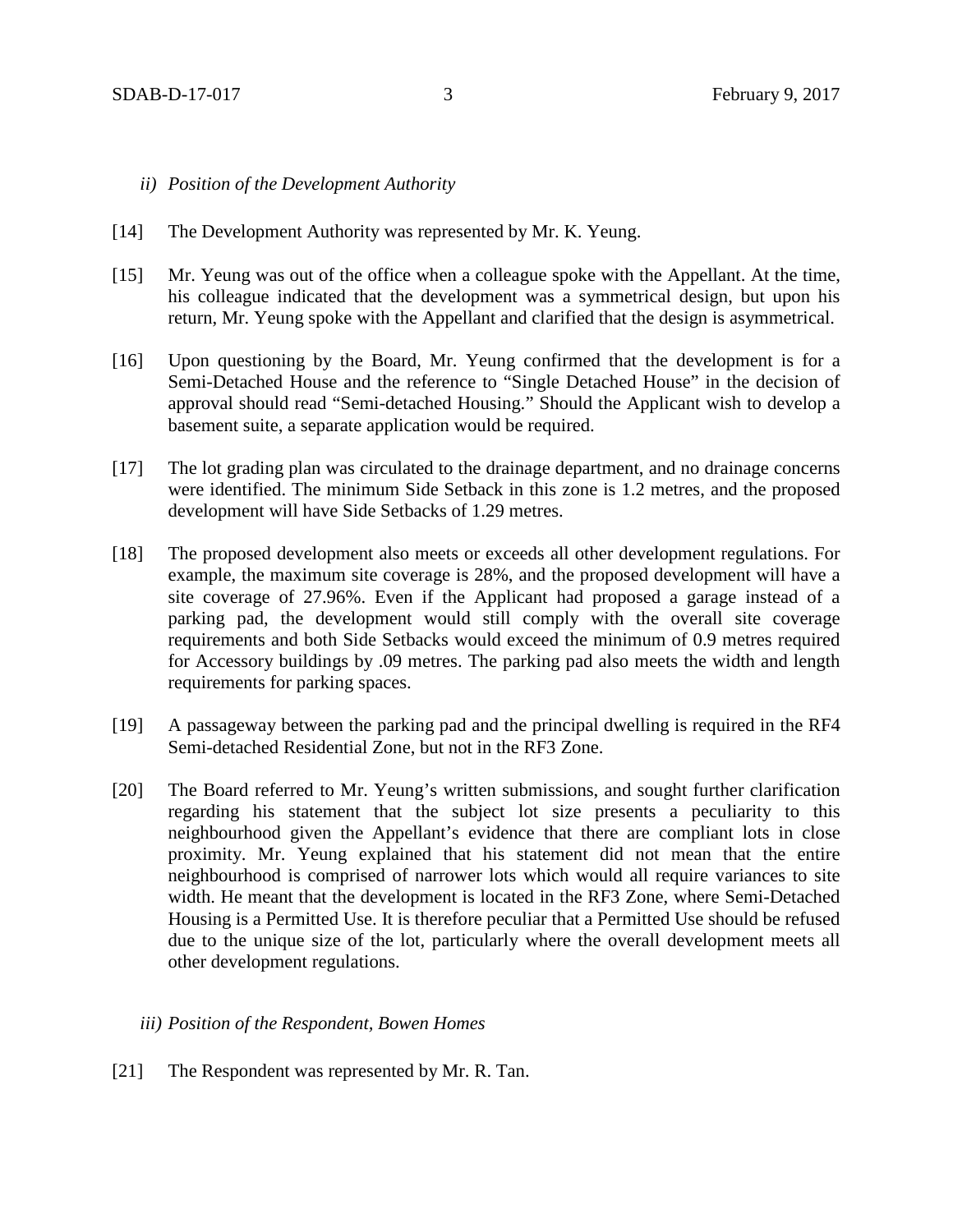- [22] Mr. Tan reviewed his PowerPoint presentation, noting that infill developments for Single Detached Houses can be priced in the range of \$700,000.00 or higher. This pricing is incongruent with the City's infill plan to create "smart density" housing. The proposed development, which can be marketed at a lower price point, aligns with the City's development goals.
- [23] He chose 1.29 metre Side Setbacks because in his previous experiences developing homes, there have been concerns about rainwater drainage. For this application, he wished to ensure that the Side Setbacks would mitigate potential drainage issues, and therefore chose a setback that was slightly larger than required. The excess would also create a margin for any construction error.
- [24] Responding to questions from the Board about potential basement suite development, Mr. Tan confirmed that presently there is no development in the basement and he is not proposing Secondary Suites. Further, he would be fine with removing the internal door that accesses the basement via the kitchen in both dwellings.
	- *iv) Rebuttal of the Appellant*
- [25] Ms. Steiger reiterated her concerns, and noted in particular that notwithstanding the Respondent's willingness to remove the internal kitchen doorway access to the basement, it would not be difficult for the owner to subsequently add a lockable door after-the-fact.

### **Decision**

[26] The appeal is DENIED and the decision of the Development Authority is CONFIRMED. The development is GRANTED as approved by the Development Authority, subject to the following CONDITIONS:

> This Development Permit is not valid until all outstanding fees are paid in accordance with Section 19 of the Edmonton Zoning Bylaw 12800.

> The Development Permit Notification Sign must be posted on-site prior to any demolition or construction activity and within 14 days after the Notification Period expires with no appeal.

> This Development Permit authorizes the development of a Semi-Detached House with a front veranda, fireplace, a rear uncovered deck (5.18m x 3.05m), and Basement development (NOT to be used as an additional Dwelling). The development shall be constructed in accordance with the stamped and approved drawings.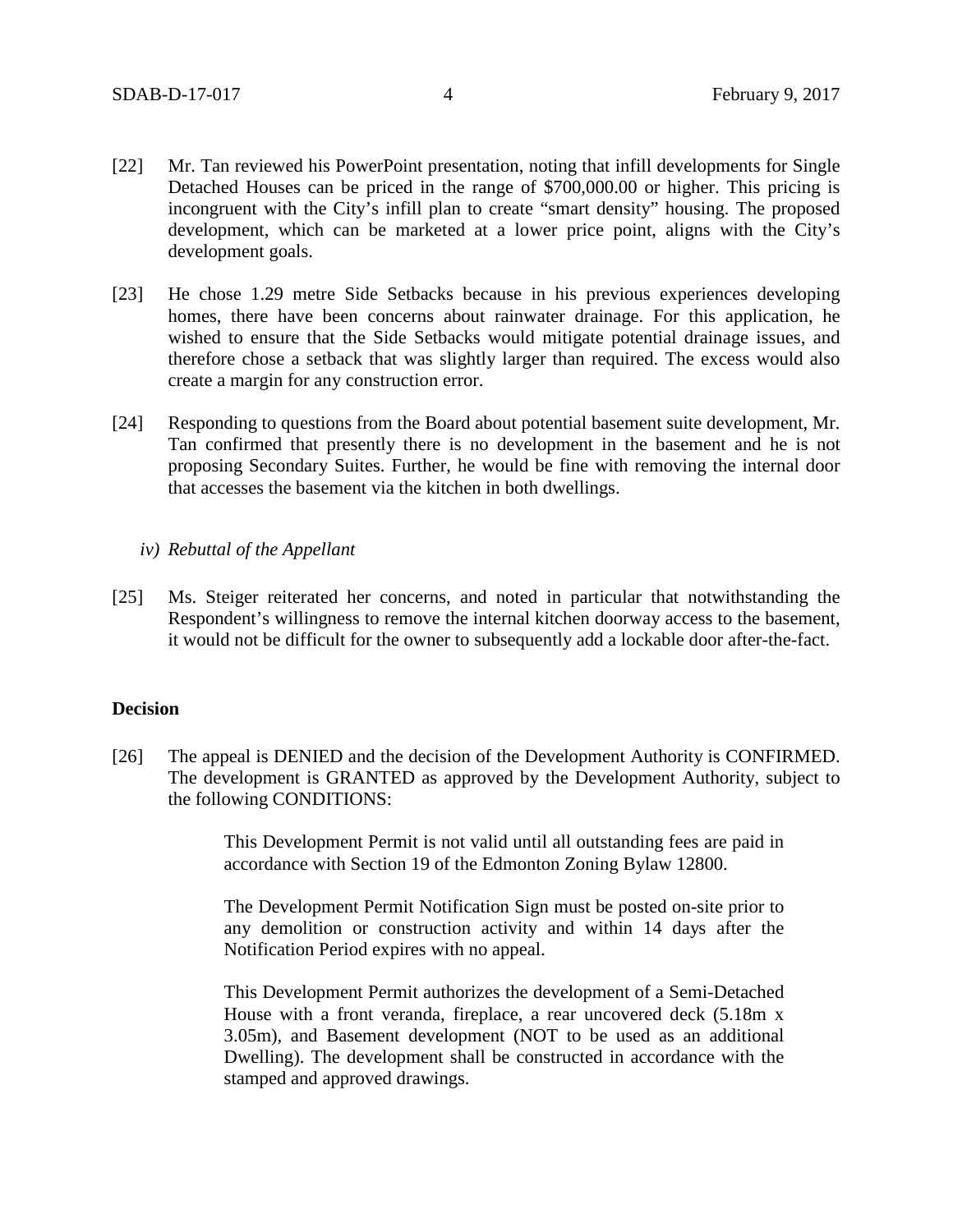1. The maximum Height shall not exceed 8.6m, in accordance with Section 52 of the Edmonton Zoning Bylaw 12800.

2. Platform Structures greater than 1.0 m above Grade shall provide privacy screening to prevent visual intrusion into adjacent properties. (Reference Section 814.3(8))

3. The maximum number of Dwellings per Site shall be as follows: a maximum of one Single Detached Dwelling per Site, and, where the provisions of this Bylaw are met, up to one Secondary Suite, Garage Suite or Garden Suite. (Reference Section 140.4(19)(a))

4. Single Detached Housing/Semi-detached housing requires 2 parking spaces per dwelling; parking may be in tandem as defined in Section 6.1(100) (Reference Schedule 1 of Section 54.2).

5. The area hard surfaced for a driveway, not including the area used for a walkway, shall comply with Section 54.1(4).

6. Except for the hardsurfacing of driveways and/or parking areas approved on the site plan for this application, the remainder of the site shall be landscaped in accordance with the regulations set out in Section 55 of the Zoning Bylaw.

7. Landscaping shall be provided on a Site within 18 months of the occupancy of the Semi-Detached House. Trees and shrubs shall be maintained on a Site for a minimum of 42 months after the occupancy of the Semi-Detached House (Reference Section 55.2.1).

8. Two deciduous tree with a minimum Caliper of 50 mm, two coniferous trees with a minimum Height of 2.5 m and eight shrubs shall be provided on the property. Deciduous shrubs shall have a minimum Height of 300 mm and coniferous shrubs shall have a minimum spread of 450 mm (Reference Section 55.2.1).

9. All Yards visible from a public roadway, other than a Lane, shall be seeded or sodded. Seeding or sodding may be substituted with alternate forms of ground cover, including hard decorative pavers, washed rock, shale or similar treatments, perennials, or artificial turf, provided that all areas of exposed earth are designed as either flower beds or cultivated gardens (Reference Section 55.2.1).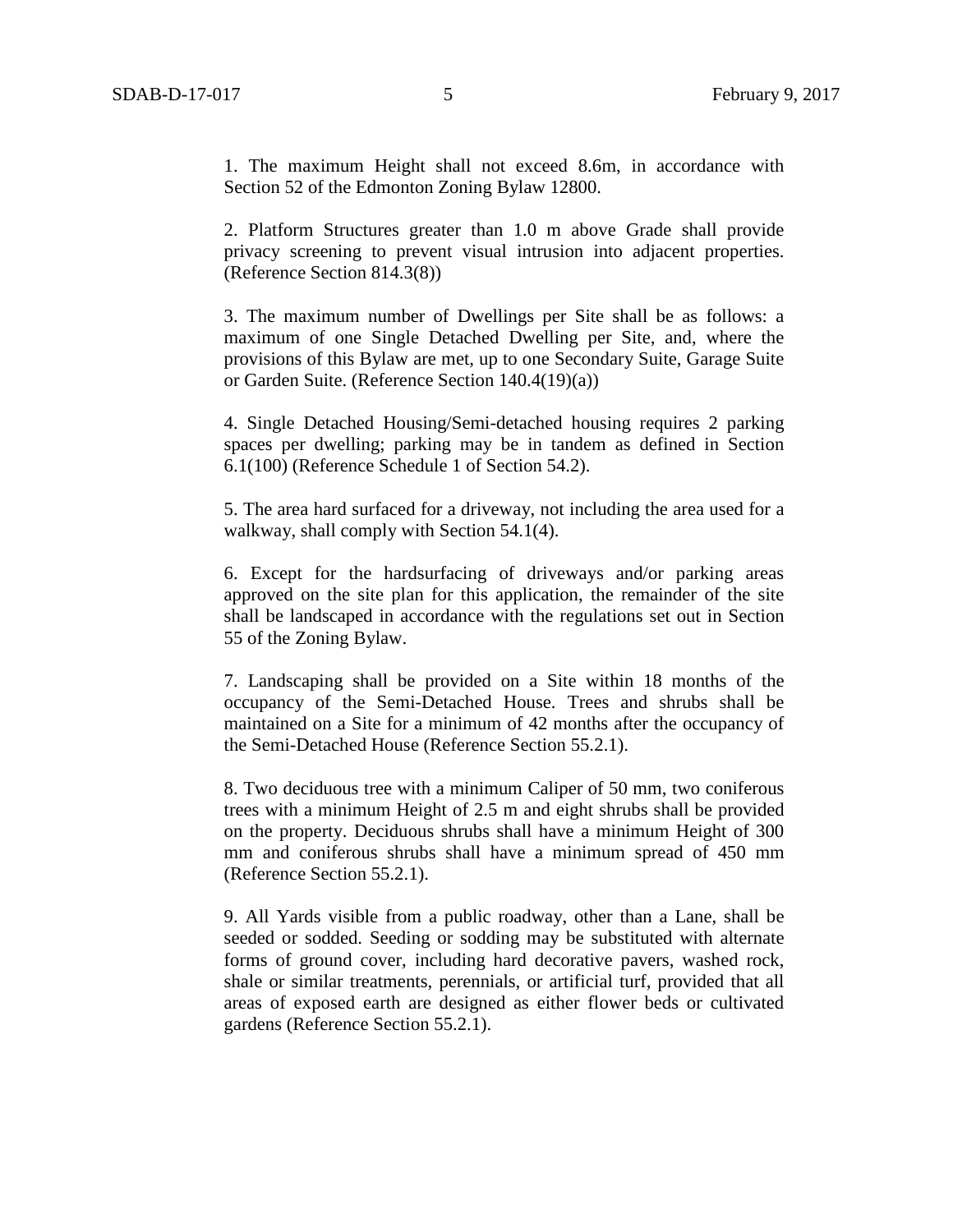10. Existing vegetation shall be preserved and protected unless removal is demonstrated, to the satisfaction of the Development Officer, to be necessary or desirable to efficiently accommodate the proposed development. (Reference Section 55.6(1).

11. Notwithstanding the Landscaping regulations of Section 55 of this Bylaw, where new development consists of replacement or infill within areas of existing housing, Landscaping shall be implemented as a component of such new development in order to replace vegetation removed during construction or to reinforce an established Landscaping context in the area. (Reference Section 140.4(16))

12. For Single-detached Housing, Semi-detached Housing and Duplex Housing, a minimum Private Outdoor Amenity Area shall be designated on the Site plan. Neither the width nor length of the Private Outdoor Amenity Area shall be less than 4.0 m. The Private Outdoor Amenity Area may be located within any Yard, other than a Front Yard, and shall be permanently retained as open space, unencumbered by an Accessory Building or future additions. (Reference Section 47)

### NOTES:

1. Any future deck enclosure or cover requires a separate development and building permit approval.

2. Any future basement development requires development and building permit approvals.

3. Note that Secondary Suite Use Class does not include Semi-detached Housing.

4. The driveway access must maintain a minimum clearance of 1.5m from the service pedestal and all other surface utilities.

5. Lot grades must comply with the Edmonton Drainage Bylaw 16200. Contact Drainage Services at 780-496-5500 for lot grading inspection inquiries.

6. An approved Development Permit means that the proposed development has been reviewed only against the provisions of the Edmonton Zoning Bylaw. It does not remove obligations to conform with other legislation, bylaws or land title instruments such as the Municipal Government Act, the ERCB Directive 079, the Edmonton Safety Codes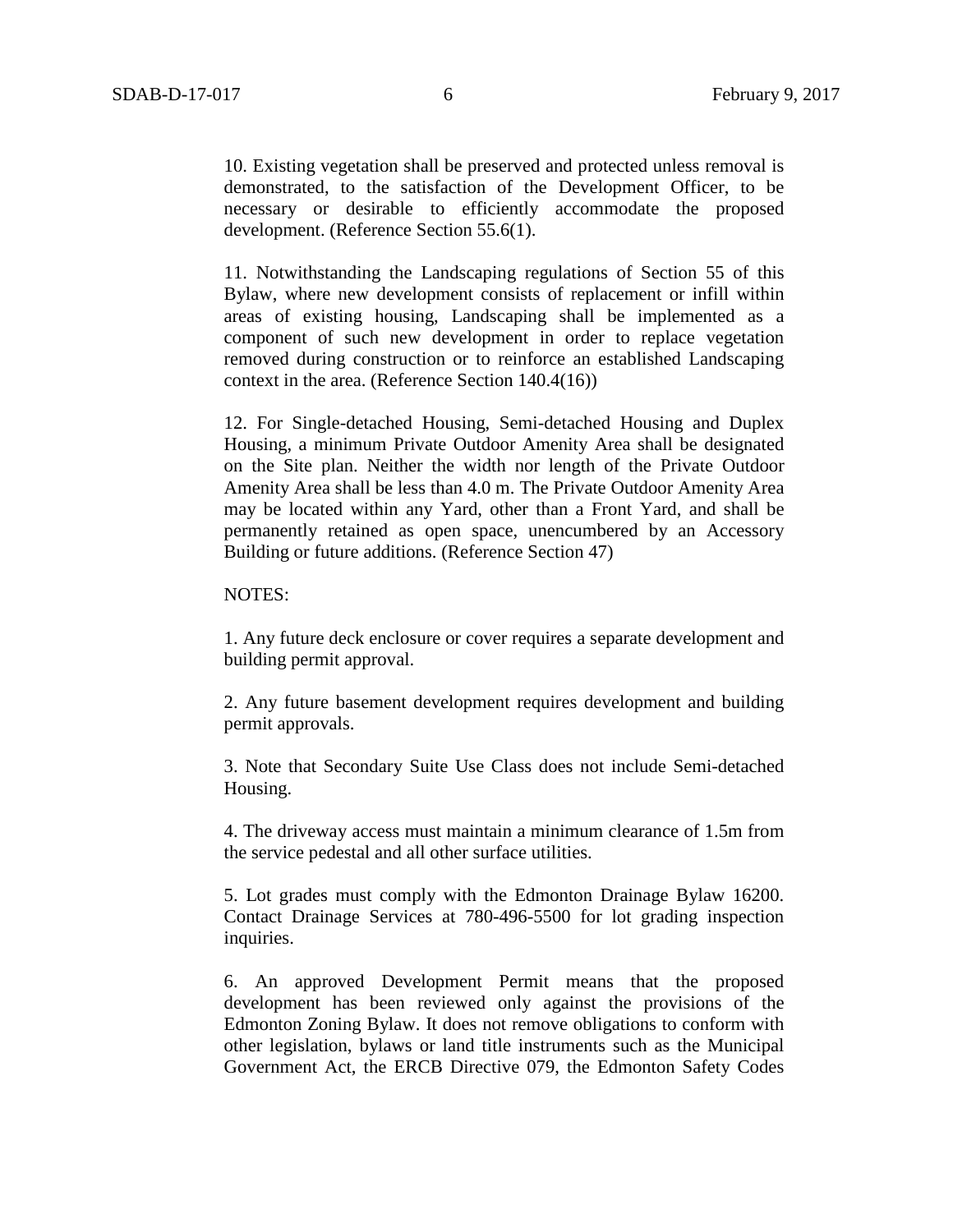Permit Bylaw or any caveats, covenants or easements that might be attached to the Site. (Reference Section 5.2)

7. Unless otherwise stated, all above references to "section numbers" refer to the authority under the Edmonton Zoning Bylaw 12800.

- [27] In granting this development, the following VARIANCE to the *Edmonton Zoning Bylaw* is allowed:
	- 1) Section 140.3(3)(b) is relaxed by 0.5 metres to permit a Site Width of 12.9 metres instead of the required 13.4 metres.

## **Reasons for Decision**

- [28] The proposed development is for a Semi-Detached House, a Permitted Use in the RF3 Small Scale Infill Development Zone.
- [29] The Appellant argued that builders should be made to defend any required variances. The Board notes that the Court of Appeal has addressed this argument in *Newcastle Centre GP Ltd. v. Edmonton (City)*, 2014 ABCA 295. The Court ruled that it is an error for the Board to take the position that the *Bylaw* creates a presumption of harm and that it cannot intervene unless the Applicant rebuts this presumption. The Court held that the proper legal test for waivers is set out in section 687(3)(d) of the *Municipal Government Act*, and accordingly the Board must determine the impact of a particular variance. Further, in refusing a permitted Use, the Board has a duty to explain any interference with neighbourhood amenities or with use, value and enjoyment of other land parcels.
- [30] The proposed development complies with all applicable development regulations, with the exception of the Site Width which is deficient by 0.5 metres.
- [31] While the Site Width deficiency may be an indicator of overdevelopment, in this case the Board notes that all requirements for Site Area, Site Coverage and Setbacks have been met or exceeded. In particular, the development regulations for minimum Side Setback, which are most closely associated with Site Width, exceed the minimum requirements by 0.9 metres on each side of the proposed development.
- [32] The immediately adjacent neighbours to the east and west who share Side Lots Lines with the subject development – and therefore are the most likely to be affected by the required variance – did not provide any opposition to the development.
- [33] The Appellant had concerns over the adequacy of parking associated with the required variance to the Site Width. The Board finds that even with the variance, four fully compliant off-street parking spaces have been provided. Also, a detached rear Garage was initially included in the plans, but later replaced by the parking pad. If the parking pad were to be converted into a detached Garage as indicated on the earlier plans, the maximum Site Coverage would be met. In addition, the distance between the Garage and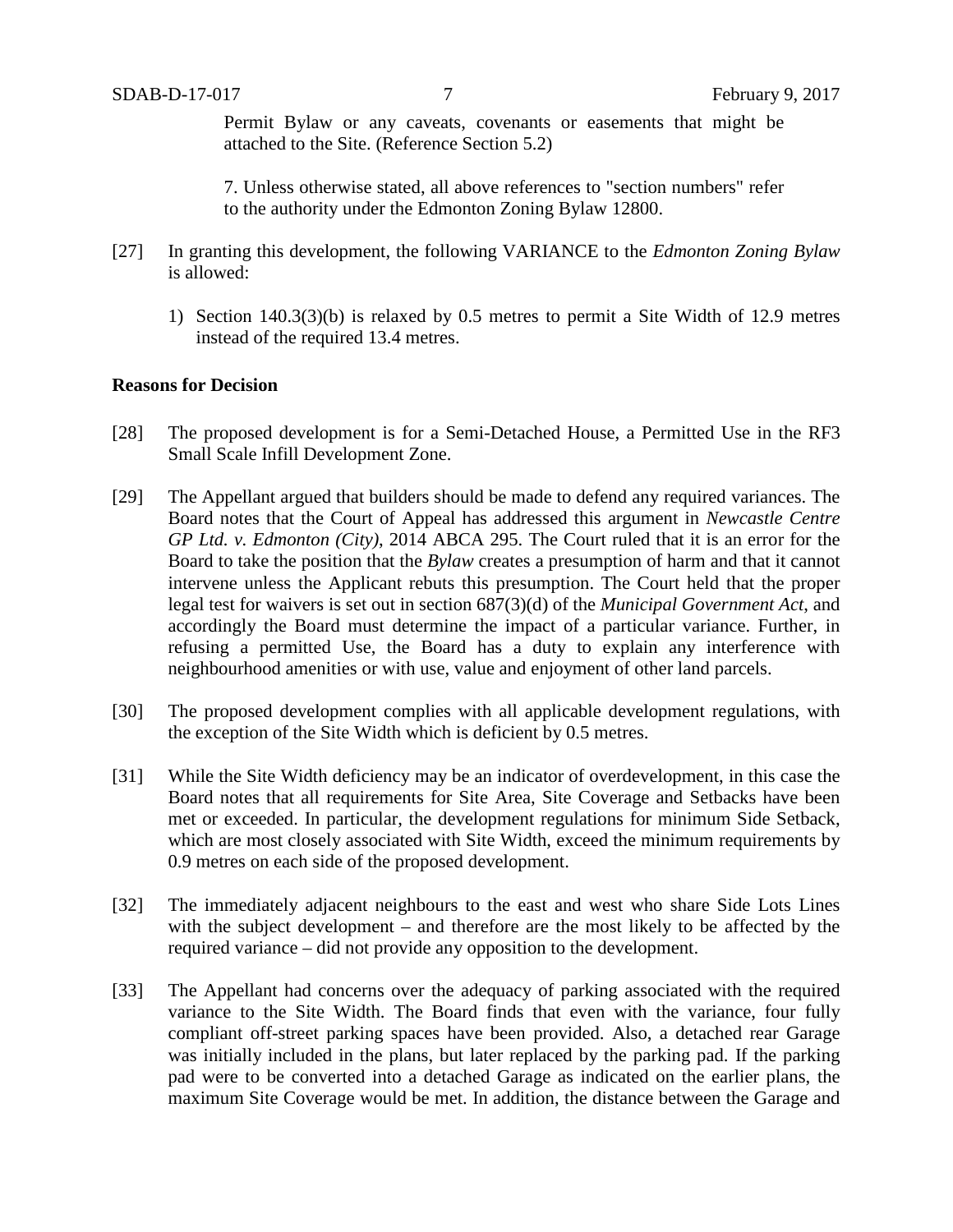SDAB-D-17-017 8 February 9, 2017

both Side Lot Lines would also exceed the required minimum Setback for Accessory buildings.

- [34] The Appellant submitted that as the number of Semi-Detached Housing developments increases across the streetscape, it takes on the look of Row-Housing. In this way, Single Detached Homes such as her own could become negatively impacted. However, no evidence was provided to support this opinion or to connect this impact to granting the requested 0.5 metres variance to Site Width for this Permitted Use on this Site. Furthermore, the Board notes that Row Housing is also a permitted Use in this Zone.
- [35] The Appellant argued that the proliferation of Semi-detached Housing as a means to increase density is changing the mix of housing forms placing Single Detached Housing at risk, and that Single Detached Housing in conjunction with Secondary Suites would be preferable. Again the Board notes that Semi-detached Housing is a permitted Use and it is the impact of the 0.50 metres variance to the minimum Site Width that is being considered. In any event, based on the Appellant's aerial photograph, the Board finds there is a mix of housing forms and that most of the developments in immediate proximity are currently Single Detached Houses.
- [36] The Appellant also expressed concerns about the potential for a basement suite development.
- [37] The application before the Board is for Semi-detached Housing. The Applicant has provided evidence, supported by the approved plans, that there is to be no development in either basement. The original approval included a condition that the basement was not to be used as an additional Dwelling and the Board has affirmed this condition. Further, section 7.2(7) defines Secondary Suites as a development consisting of a Dwelling located within, and Accessory to, a structure in which the principal Use is Single Detached Housing. Secondary Suites are not allowed in conjunction with Semi-detached Housing.
- [38] Should the Appellant or anyone else wish to add to the number of Dwellings on this Site at some future date, a new application would be required involving a full evaluation by the Development Authority including redetermination of Use class, applicable development regulations and variances.
- [39] The future development of unauthorized illegal basement developments would be a compliance issue outside the jurisdiction of this Board.
- [40] The Appellant expressed concern about the developer's failure to communicate. Under the Mature Neighbourhood Overlay (the MNO), only those deficiencies that require a variance to the overlay itself require community consultation. While it may be good practice for developers to engage in community consultation, there is no obligation to do so outside of the MNO. In any event, this concern is not related to the impact of the required variance.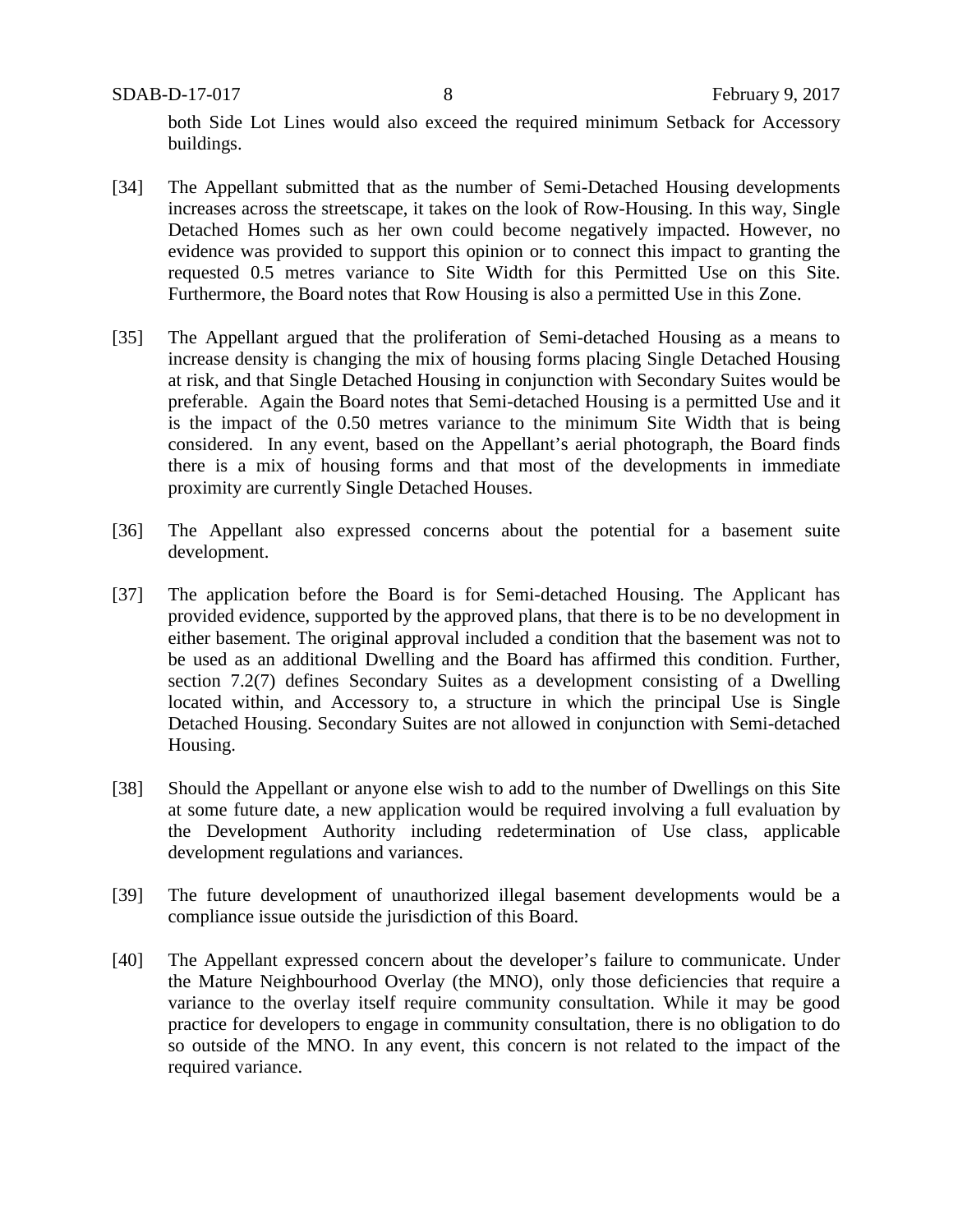[41] For the above reasons, the Board finds that the proposed development would not unduly interfere with the amenities of the neighbourhood, nor materially interfere with or affect the use, enjoyment or value of neighbouring parcels of land.

> Kathy Cherniawsky, Presiding Officer Subdivision and Development Appeal Board

Board Members in Attendance: Mr. B. Gibson; Ms. S. LaPerle; Mr. I. O'Donnell; Ms. N. Hack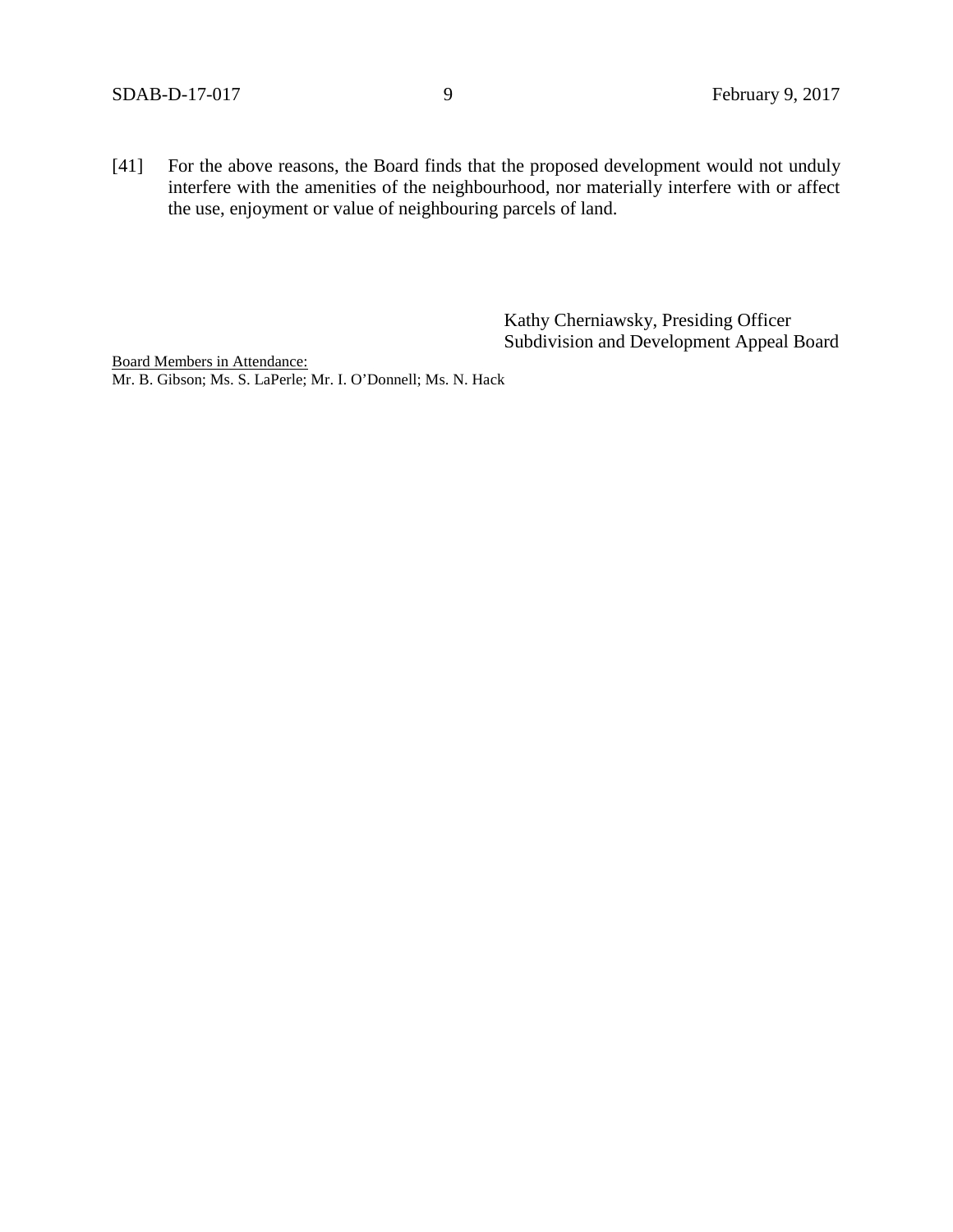## **Important Information for the Applicant/Appellant**

- 1. This is not a Building Permit. A Building Permit must be obtained separately from the Sustainable Development Department, located on the  $5<sup>th</sup>$  Floor, 10250 – 101 Street, Edmonton.
- 2. Obtaining a Development Permit does not relieve you from complying with:
	- a) the requirements of the *Edmonton Zoning Bylaw*, insofar as those requirements have not been relaxed or varied by a decision of the Subdivision and Development Appeal Board,
	- b) the requirements of the *Alberta Safety Codes Act*,
	- c) the *Alberta Regulation 204/207 – Safety Codes Act – Permit Regulation*,
	- d) the requirements of any other appropriate federal, provincial or municipal legislation,
	- e) the conditions of any caveat, covenant, easement or other instrument affecting a building or land.
- 3. When an application for a Development Permit has been approved by the Subdivision and Development Appeal Board, it shall not be valid unless and until any conditions of approval, save those of a continuing nature, have been fulfilled.
- 4. A Development Permit will expire in accordance to the provisions of Section 22 of the *Edmonton Zoning Bylaw, Bylaw 12800*, as amended.
- 5. This decision may be appealed to the Alberta Court of Appeal on a question of law or jurisdiction under Section 688 of the *Municipal Government Act*, RSA 2000, c M-26. If the Subdivision and Development Appeal Board is served with notice of an application for leave to appeal its decision, such notice shall operate to suspend the Development Permit.
- 6. When a decision on a Development Permit application has been rendered by the Subdivision and Development Appeal Board, the enforcement of that decision is carried out by the Sustainable Development Department, located on the 5th Floor, 10250 – 101 Street, Edmonton.

*NOTE: The City of Edmonton does not conduct independent environmental checks of land within the City. If you are concerned about the stability of this property for any purpose, you should conduct your own tests and reviews. The City of Edmonton, when issuing a development permit, makes no representations and offers no warranties as to the suitability of the property for any purpose or as to the presence or absence of any environmental contaminants on the property.*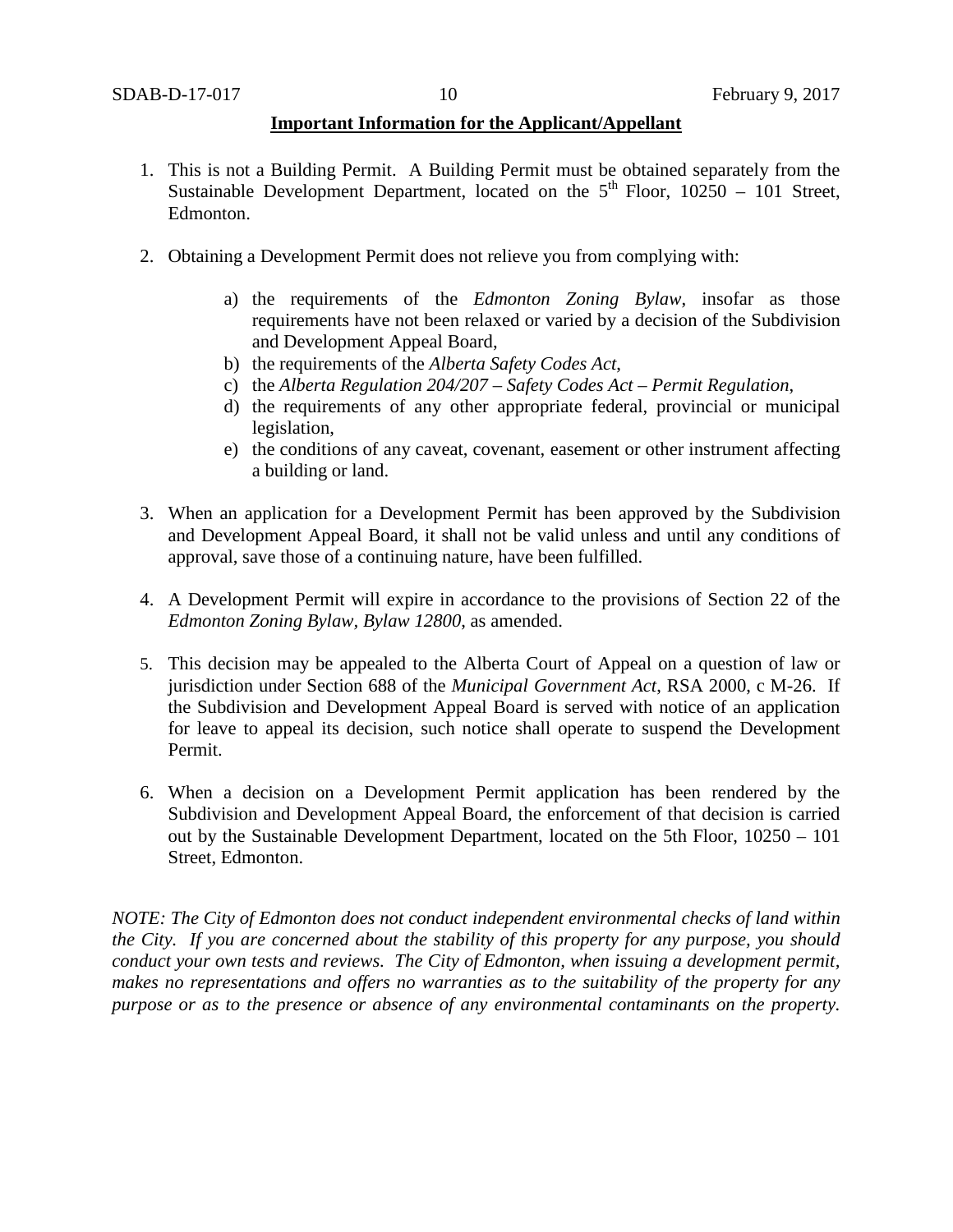

Date: February 9, 2017 Project Number: 233876119-001 File Number: SDAB-D-17-018

# **Notice of Decision**

[1] On January 25, 2017, the Subdivision and Development Appeal Board heard an appeal that was filed on January 1, 2017. The appeal concerned the decision of the Development Authority, issued on December 21, 2016, to approve the following development:

> Construct a 2 Storey Accessory Building (Garage Suite on 2nd floor; Garage on main floor, irregular-shaped), and to demolish the existing Accessory Building (rear detached Garage)

- [2] The subject property is on Plan 6490KS Blk 19 Lot 8, located at 13207 105 Street NW, within the RF1 Single Detached Residential Zone. The MNO Mature Neighbourhood Overlay applies to the subject property.
- [3] The following documents were received prior to the hearing and form part of the record:
	- Copy of the original development application with attachments and plans;
	- Approved Development Permit decision;
	- Development Officer's written submissions dated January 19, 2017;
	- Written submissions of the Appellant, with supporting materials;
	- Written submissions of the Respondent, with supporting materials including results of consultation;
	- One online response in opposition to the development; and
	- Three letters and emails in opposition to the development.
- [4] The following exhibits were presented during the hearing and form part of the record:
	- Exhibit A Map of two-Storey developments in the surrounding area, identified by the Appellant; and
	- Exhibit B Map of property owners consulted, identified by the Respondent.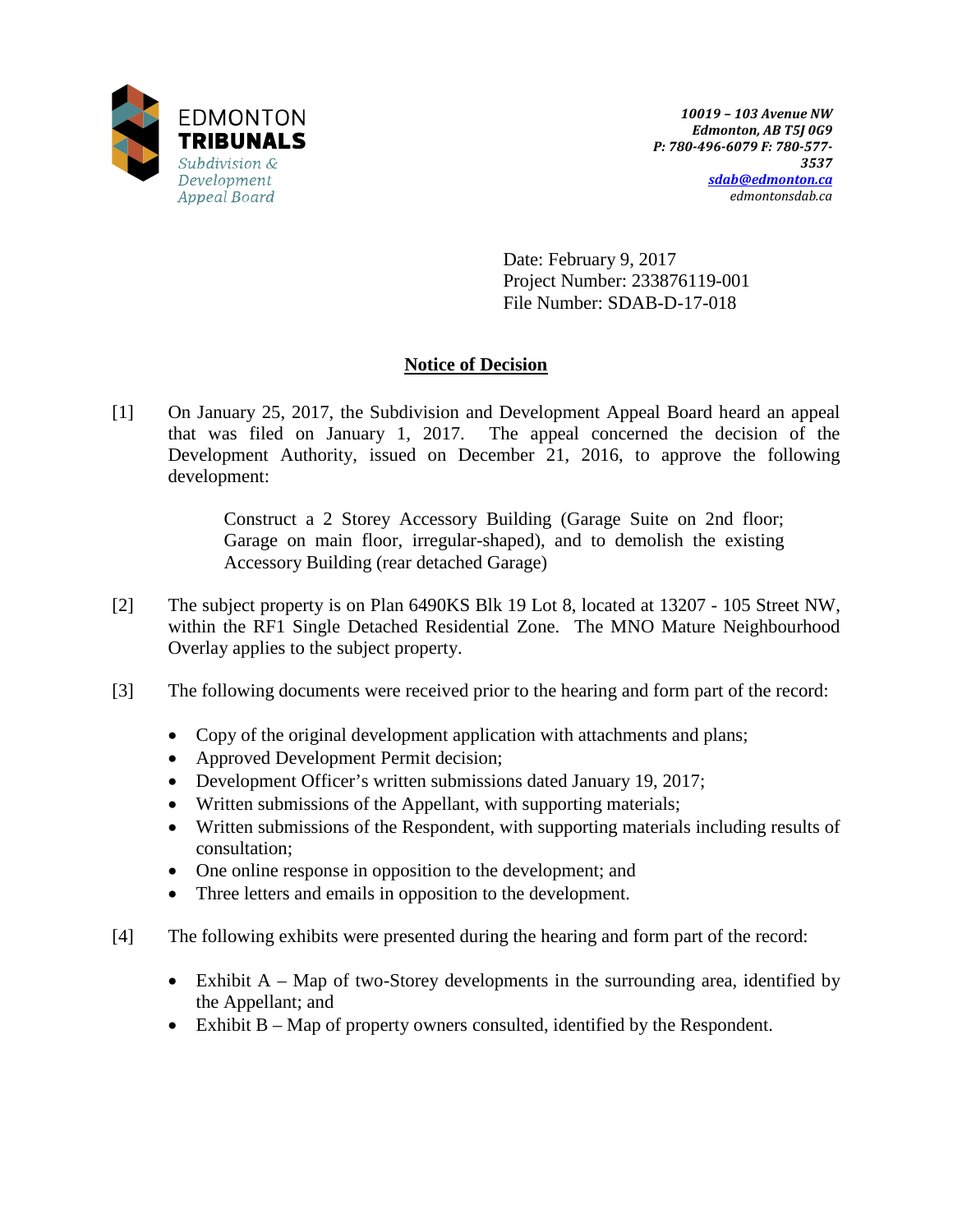## **Preliminary Matters**

- [5] At the outset of the appeal hearing, the Presiding Officer confirmed with the parties in attendance that there was no opposition to the composition of the panel.
- [6] The Presiding Officer outlined how the hearing would be conducted, including the order of appearance of parties, and no opposition was noted.
- [7] The appeal was filed on time, in accordance with Section 686 of the *Municipal Government Act*, RSA 2000, c M-26.

## **Summary of Hearing**

- *i) Position of the Appellant, Mr. M. Steingard*
- [8] Mr. Steingard was accompanied by his daughter, Ms. J. Steingard.
- [9] The Appellant identified a number of concerns, foremost of which was the development's potential impact upon his privacy, as he lives directly to the north of the adjacent subject property.
- [10] While he understands the City is promoting the goal of increased density, none of it has occurred in his area. Within 200 metres from his property there are no applications of this kind and the developments are all single family bungalows. He argued that the neighbours had all purchased their properties with the expectation that bungalows would be maintained. They do not want people perched up above and looking down on their properties. There are other less obtrusive ways to increase density.
- [11] The Appellant referenced a series of photographs to demonstrate how his view and privacy would be impacted by the taller development. He expressed particular concern for the second Storey windows which would overlook his yard. Even though these windows are to be frosted, his privacy remains negatively impacted because the occupant could easily open the windows for a view of his backyard.
- [12] The Board noted that two-Storey Single Detached Housing is a permitted Use in this neighbourhood, and questioned the difference in impact between a two-Storey Accessory building compared to a two-Storey Single Detached House. In response, the Appellant stated that the proposed development is situated in such a way as to give a tower-like effect, overlooking the Appellant's backyard as well as a number of surrounding properties. It is the second Storey windows and not the main floor entrance to the Garage Suite that causes his privacy concerns.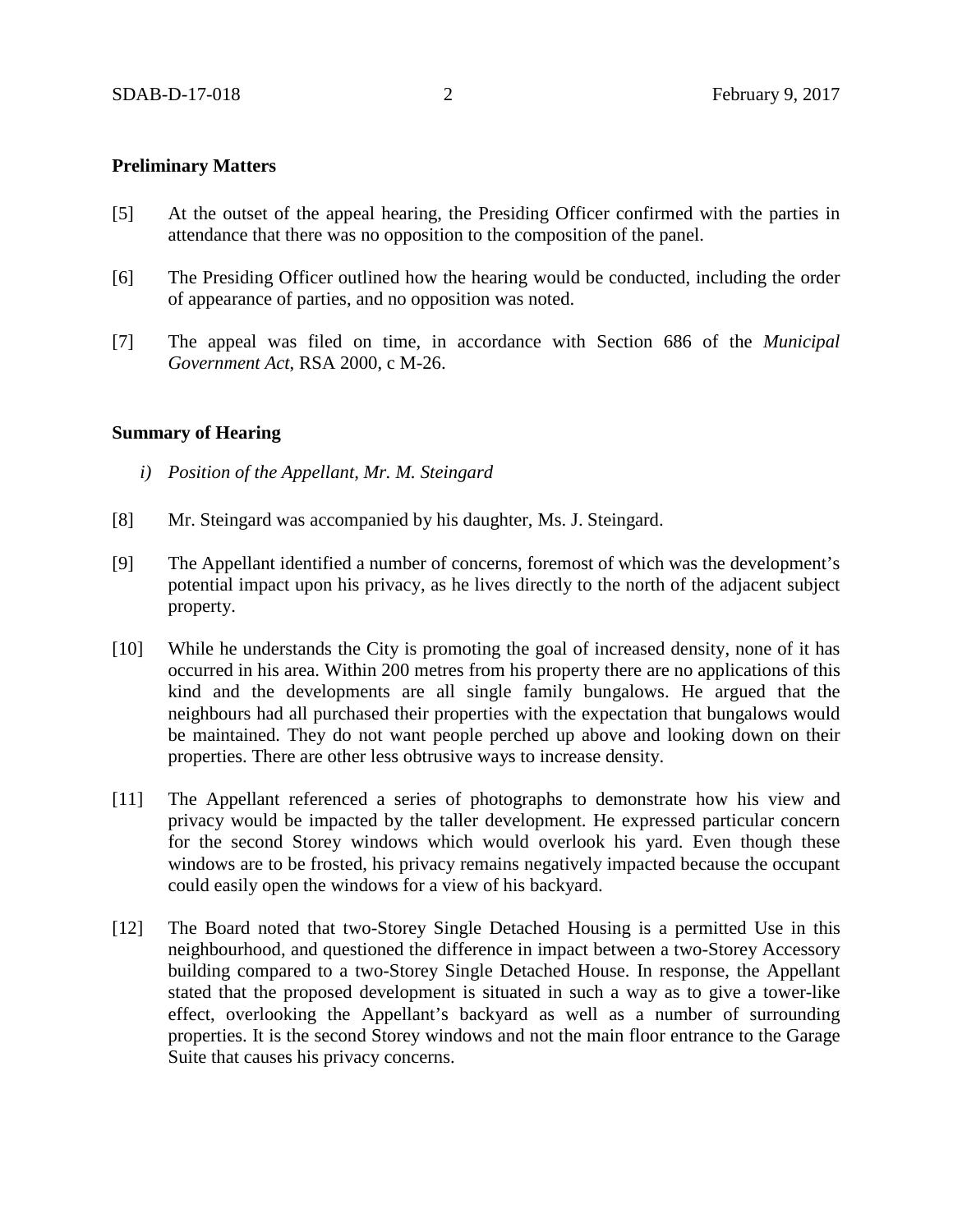- [13] Upon further questioning by the Board, the Appellant stated that if the proposed development had been for a two-Storey Single Detached House, he would have appealed that application as well. In his view, two-Storey structures are not compatible with the surrounding neighbourhood and Uses. On questioning from the Board, the Appellant confirmed there is a two-Storey Single Detached House, with a rear attached Garage, within the notification zone. It is located three lots to the north of the subject Site, but he objected to that development as well. He felt the Community League "dropped the ball" in that instance. The Appellant identified two additional two-Storey developments in close proximity and marked their location on a copy of the notification map marked Exhibit "A."
- [14] Mr. Steingard expressed concerns about parking and traffic safety. Presently, there are four vehicles associated with the existing house. The approval of the proposed Garage Suite will result in these vehicles being parked on the street. The occupants try, but do not successfully juggle the vehicles and the problem will be worse with the introduction of a Garage Suite.
- [15] Drivers often use the rear lanes as alternative roadways, and he has experienced nearmisses by vehicles turning around the corner of the laneway on which the subject development is located. A handy-bus regularly uses the lane to access a home further down the block and turns this corner. The development of a Garage Suite will heighten these traffic safety concerns, particularly as the larger structure may potentially impact driver sightlines. The new structure will be located nearer to the lane – it is currently 25 feet from the lane so the occupants can park on the driveway and it will be moved to 3.05 metres from the lane with the reorientation of the Garage.
- [16] The Respondents were not in attendance when the Appellant approached the Community League with their concerns.
- [17] Although the Appellant had no research on the point, he believes that the proposed development will devalue his property. If he wanted to buy a bungalow and saw a Garage Suite in the back, it would discourage him from purchasing the property.
	- *ii) Position of Affected Property Owner in Support of the Appellant, Mr. M. Desjarlais*
- [18] Mr. Desjarlais owns the property south of the subject development. The two properties are separated by a laneway that runs east-west, and both are located at the T-intersection of this rear lane.
- [19] His main concern is with the location of the proposed Garage Suite at this T-intersection. He has two young grandsons who often visit and play in his backyard and rear driveway. Everyday, he observes vehicles driving down this lane, navigating the tight corner at the T-intersection. A portion of his fence located at this intersection has been run over. The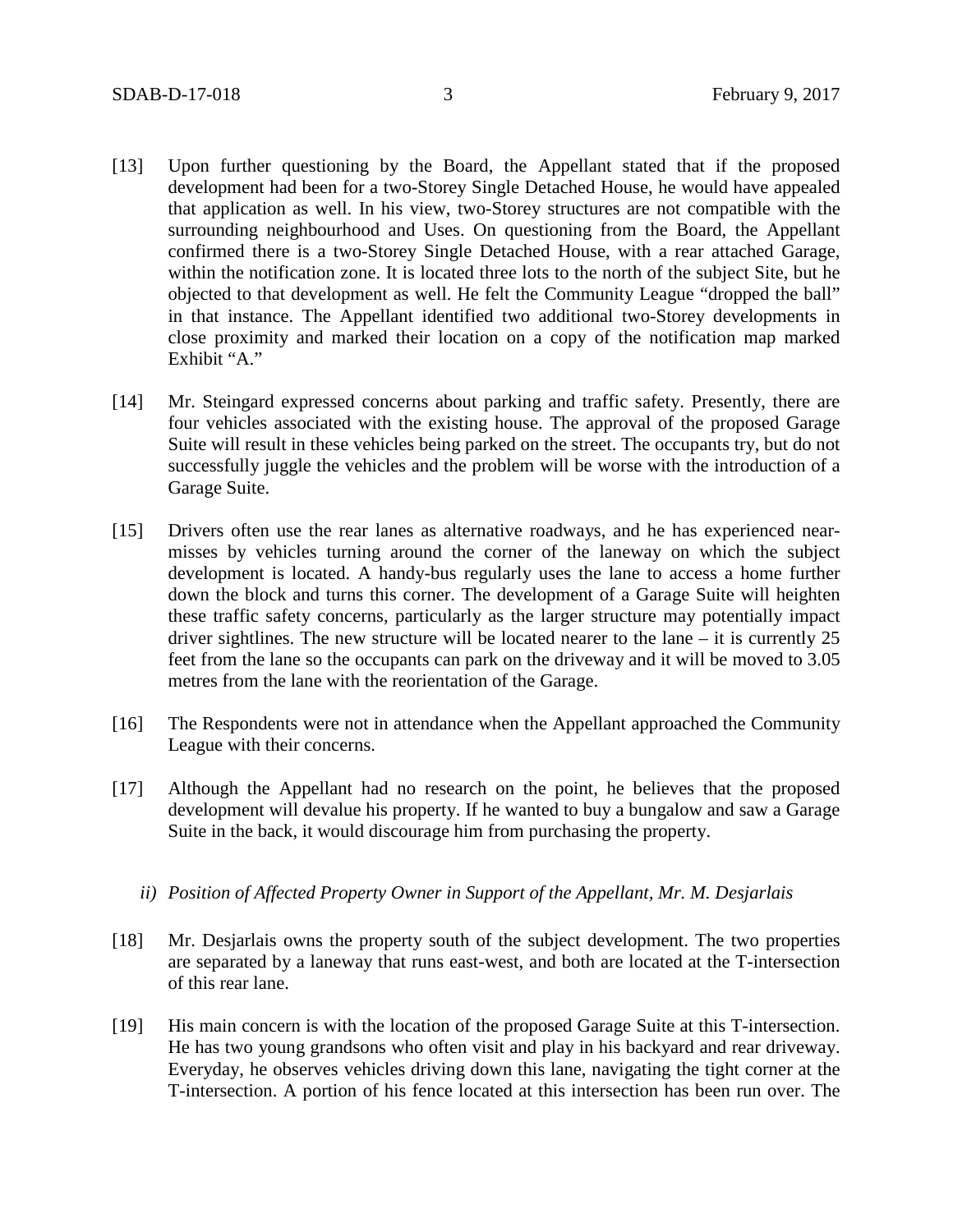proposed development will create a blind spot at this corner, and someone will eventually get hurt.

- [20] Referring to photographs from the Appellant's supporting materials, Mr. Desjarlais identified the view from his property onto the subject property as it currently exists. From his kitchen window he can see down the lane. This view will be negatively impacted should the development be approved.
- [21] Mr. Desjarlais uses his rear yard regularly and considers it a sanctuary. He echoed the concerns of the Appellant that the proposed Garage Suite will overlook his yard and interfere with his privacy.
- [22] Upon questioning by the Board, Mr. Desjarlais explained that he shares the driveway with the property owner of  $10420 - 132$  Avenue. It is possible for this driveway to accommodate a normal-sized vehicle. However, he owns a truck, and the tail end protrudes into the lane, so he parks the truck and a trailer in the back of his rear yard, parallel to Rear Lot Line.
	- *iii) Position of the Development Authority*
- [23] The Development Authority was represented by Mr. K. Yeung.
- [24] Mr. Yeung explained that he considered a number of factors when he reviewed this discretionary Use application. To avoid excessive protrusion of the Garage Suite into the backyard, it was determined that a southern orientation would be more suitable, but with a separation from the Rear Lot Line and lane to the east. The property to the east of the subject development also shares a similar orientation. Therefore, in his opinion, backing out of the subject driveway onto the lane should not present any safety concerns. As vehicular access is off the lane, the application was not circulated to Transportation.
- [25] Mr. Yeung also gave consideration to the lack of restrictions upon Garage Suite developments within this neighbourhood's statutory plans. He considered concerns about privacy and windows. Mr. Yeung noted that Mr. Desjarlais' property faces the portion of the Garage Suite that has no windows, so his concerns about the potential overlook into his yard should be mitigated.
- [26] The windows facing westward toward the Principal Dwelling are to be frosted. This decision was made to reduce impacts upon privacy. All the second Storey windows can be opened. These windows are located where the Great Room and Bedroom 2 are located.
- [27] The north-facing façade also has one window, located along the stairway. The glass is to be obscured and it is unlikely that this window will be used for the view, as the window is located above the staircase, in an area used for transitioning between the first and second Storeys. Upon questioning by the Board regarding this stairwell, Mr. Yeung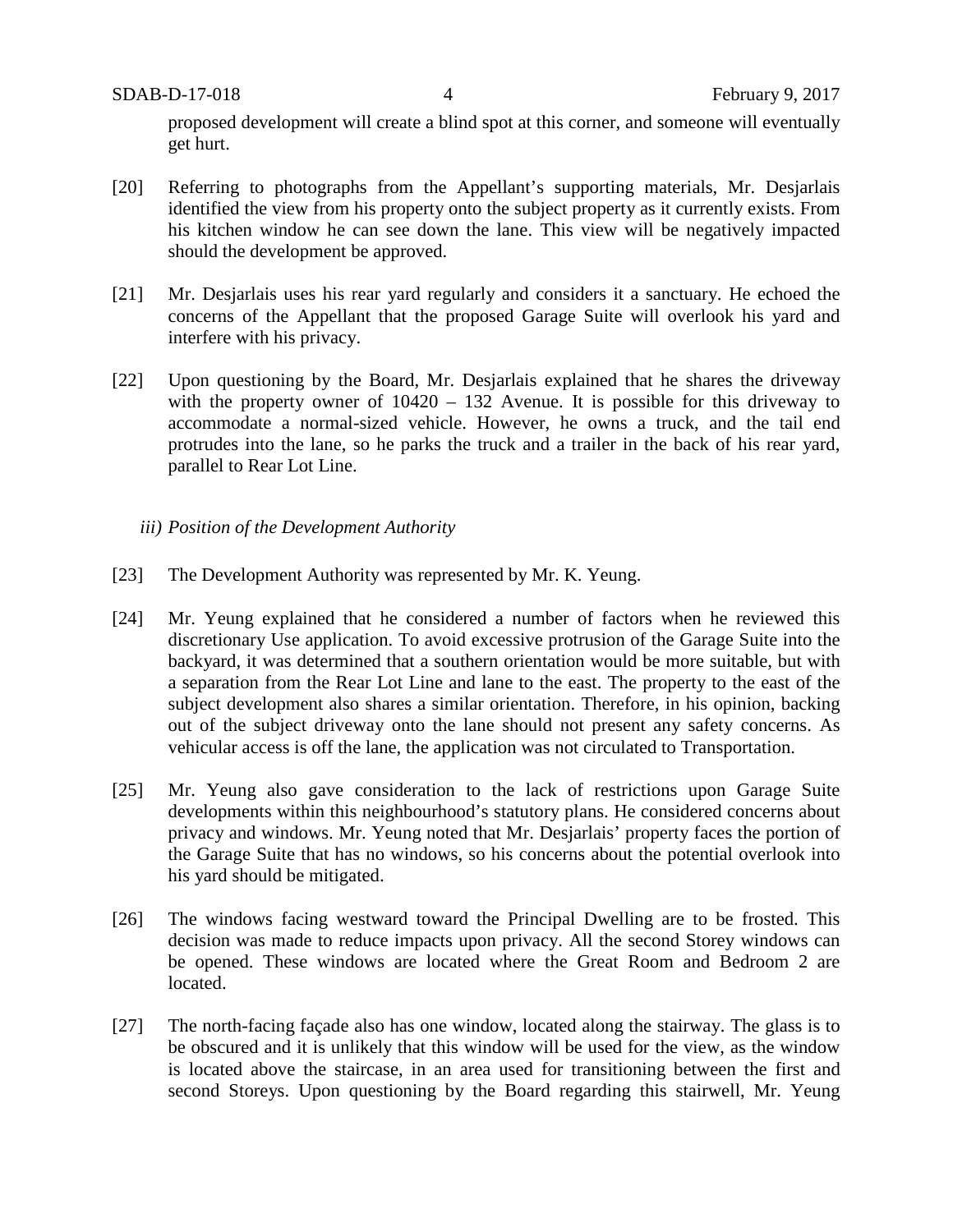submitted that while it would have been possible to locate the stairwell on the exterior, the interior stairwell actually improves privacy, as it obscures the view available to occupants moving between the two floors.

- [28] Mr. Yeung confirmed that neither the first Storey windows, nor the windows facing east, will be frosted. The east windows face onto the rear lane, which provides some separation distance from the neighbouring property to the east.
- [29] Upon questioning by the Board, Mr. Yeung stated that he is satisfied with the provided on-site parking. Although the plot plan identifies three parking spaces on the driveway in addition to the two spaces inside the garage itself, his technical review of the application considered only two tandem parking spaces on the driveway. Since only three parking spaces are required for the principal Dwelling and the Garage Suite, the four parking spaces provided are satisfactory.
- [30] Regarding the concerns about a two-Storey development within a predominantly one-Storey neighbourhood, Mr. Yeung referenced development regulations governing Garage Suite developments in section 87 of the *Edmonton Zoning Bylaw*. He noted that under section 87(2)(a)(i), the maximum Height of a Garage containing an above Grade Garage Suite is limited to 6.5 metres, or 1.5 metres greater than the Height of the principal Dwelling where the Garage Suite has a roof slope of 4/12 or greater. Measuring from Grade to the midpoint of the roof, the development is 5.63 metres in Height. The peak of the roof sits at 6.41 metres.
- [31] Mr. Yeung confirmed that these recent amendments to the Section 87 regulations allow for Garage Suites that are Accessory to bungalow developments. Previously applicable locational criteria have also been removed.
	- *iv) Position of the Respondent, Ms. S. Mohammed*
- [32] Ms. Mohammed was accompanied by her son, Mr. A. Mohammed and her husband, Mr. A. Mohammed. One of their existing tenants who resides in the Principal Dwelling, Mr. A. Safi, was also in attendance.
- [33] The Board noted that there appeared to be mature trees located in the portion of the yard where the parking spaces will be provided, and questioned whether these will be removed. The Respondent initially stated no trees would be removed, but then modified his response, stating that they hoped to avoid removing any of the mature trees, but if needed, they will relocate the trees. They have no intention to park more cars on site other than what is allowed as shown in the plot plan.
- [34] The Board referenced the floor plans, which showed an interior wall on the main floor of the Garage, with two locked doors, as well as heating and plumbing. The Board questioned the need for these items. The Respondent clarified that the locked doors were required by Safety Codes, and that the heating and plumbing on the first floor was likely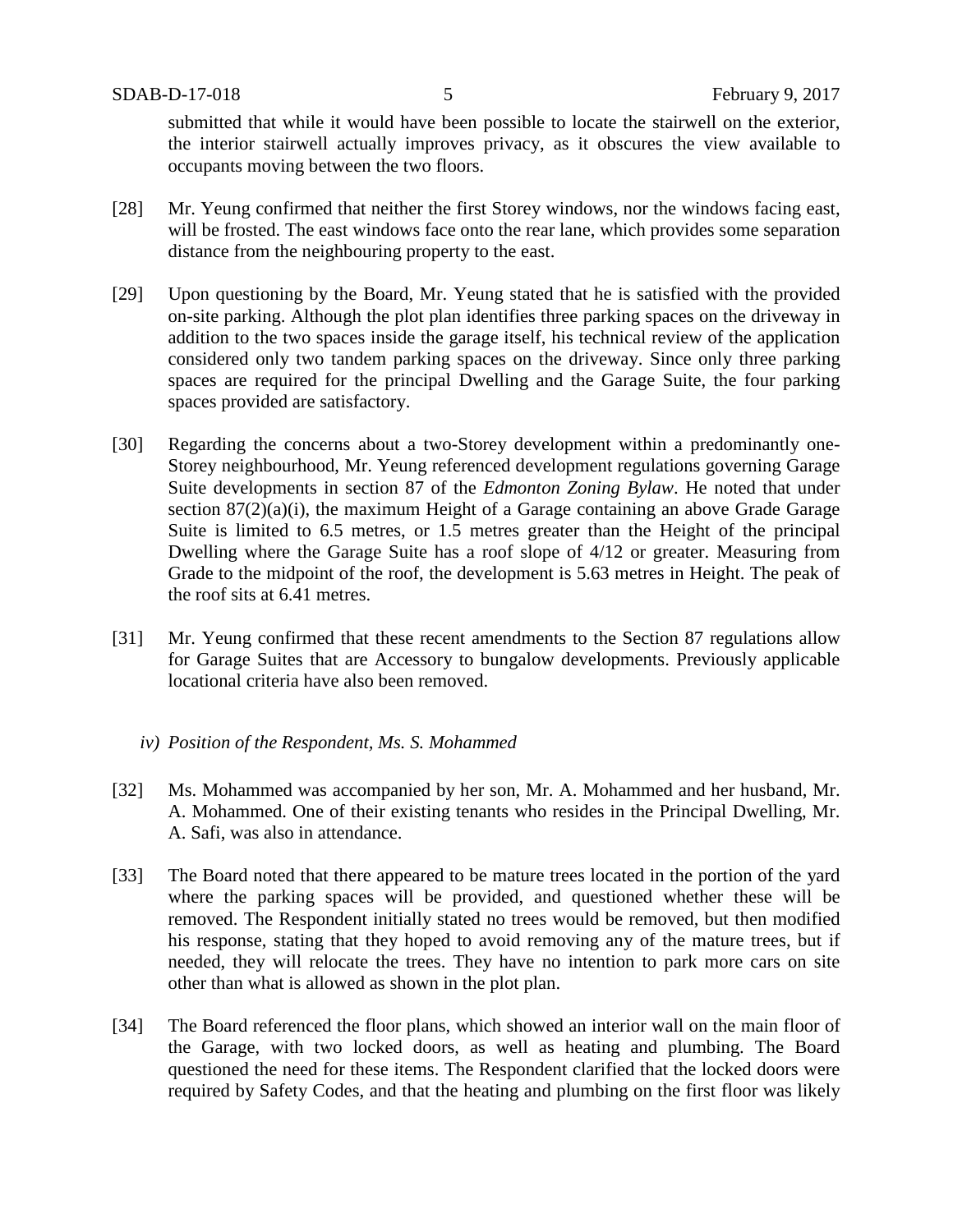required to prevent the pipes from freezing. The plumbing is also for the laundry room, which will be heated. There is no main floor washroom, and there is no intention to create another suite on the main floor.

- [35] The Respondent submitted Exhibit "B", a map identifying the neighbours in the surrounding area who were consulted about the development. The Respondent visited only those homes with lights switched on. Out of those homes, only seven individuals opened their doors. However, all who provided a response indicated support for the development.
- [36] They attempted unsuccessfully to contact the Community League representative.
- [37] Upon questioning by the Board, the Respondent confirmed that the main floor of the Garage is of normal height with standard overhead doors. There are no windows on the south elevation because due to the roof, the wall height needed to be dropped. As a result, there was insufficient space for windows.
	- *v) Rebuttal of the Appellant*
- [38] The Appellant disagreed with the Development Authority's submission that the property to the east has a garage with a similar orientation to the proposed development as the garage to the east is smaller.
- [39] The Appellant noted if all five parking spaces as shown on the plot plan are utilized, the vehicles will be parked right along the lane.

## **Decision**

- [40] The appeal is DENIED and the decision of the Development Authority is CONFIRMED. The development is GRANTED as approved by the Development Authority, subject to the CONDITIONS as set out in the approved Permit Number 233876119-001, issued by the Development Authority on December 21, 2016, in addition to the following:
	- 1) All second Storey windows located on the north elevation and the west elevation shall be opaque or frosted.

### **Reasons for Decision**

[41] The proposed development is a Garage Suite, a Discretionary Use in the RF1 Single Detached Residential Zone (section 110.3(3)).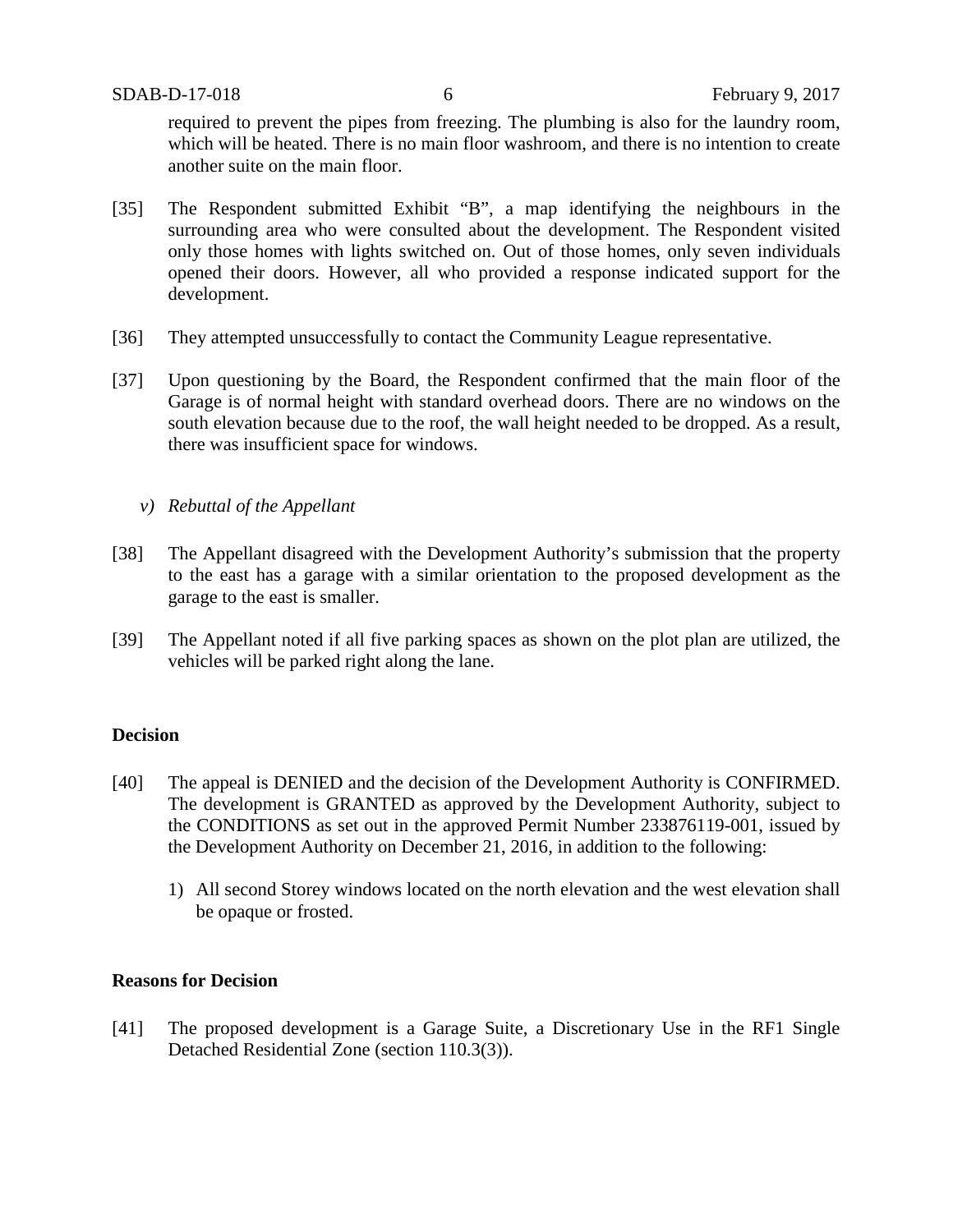- [42] The proposed development meets or exceeds all applicable development regulations and therefore complies with the *Edmonton Zoning Bylaw*. As no variances are required, the Board must determine if a Garage Suite Use is reasonably compatible with the surroundings, or if there is a planning basis upon which this Use should be denied.
- [43] Garage Suites are classified as a Residential Use under section 7.2 of the *Bylaw.* Garage Suites are listed as discretionary Uses in several Residential Zones, particularly in the lower density residential zones, including the RF1 Zone. In addition, City Council recently removed the locational criteria formerly applicable to Garage Suites in the RF1 Zone. These factors are general indicators of suitability.
- [44] The Subject Site is an interior Lot. Along the Rear Lot Line to the east, it abuts a lane and the rear of one Lot containing a Single Detached House. Along the south Side Lot Line, the subject Site abuts a lane and the rear of three Lots each containing Single Detached Houses. Along the north Side Lot Line, it abuts the Appellant's Lot. The lanes intersect at the southeast corner of the subject Site.
- [45] The Board received and considered community responses in favour and opposed to the proposed development.
- [46] The Respondents submitted seven signed form letters in support of the development. The form letter indicates that the authors: support the construction of a Garage Suite; and, have no issue with the current renters, the cleanliness of the yard or the parking situation. The letter also indicates that there is no Secondary Suite in the basement and that only one family lives in the residence. Three letters were attributed to addresses located in the notification area, including two of the most impacted property owners: one immediately to the south of the front yard of the subject Site and one immediately to the east of the rear yard of the subject Site. Four letters were from properties located further to the north on 105 Street and therefore less impacted by the proposed development.
- [47] The Board received one online response and three letters/emails from property owners within the 60 metre notification area and the Rosslyn Community League in opposition to the Garage Suite. In addition, an adjacent owner to the south appeared to oppose the development.
- [48] The Appellant and the others opposed to the Garage Suite specified the following concerns:
	- a. The principal dwelling is occupied by renters who bring problems and the Garage Suite may also be rented;
	- b. The appeal was filed over the holiday season;
	- c. Lack of maintenance on the property;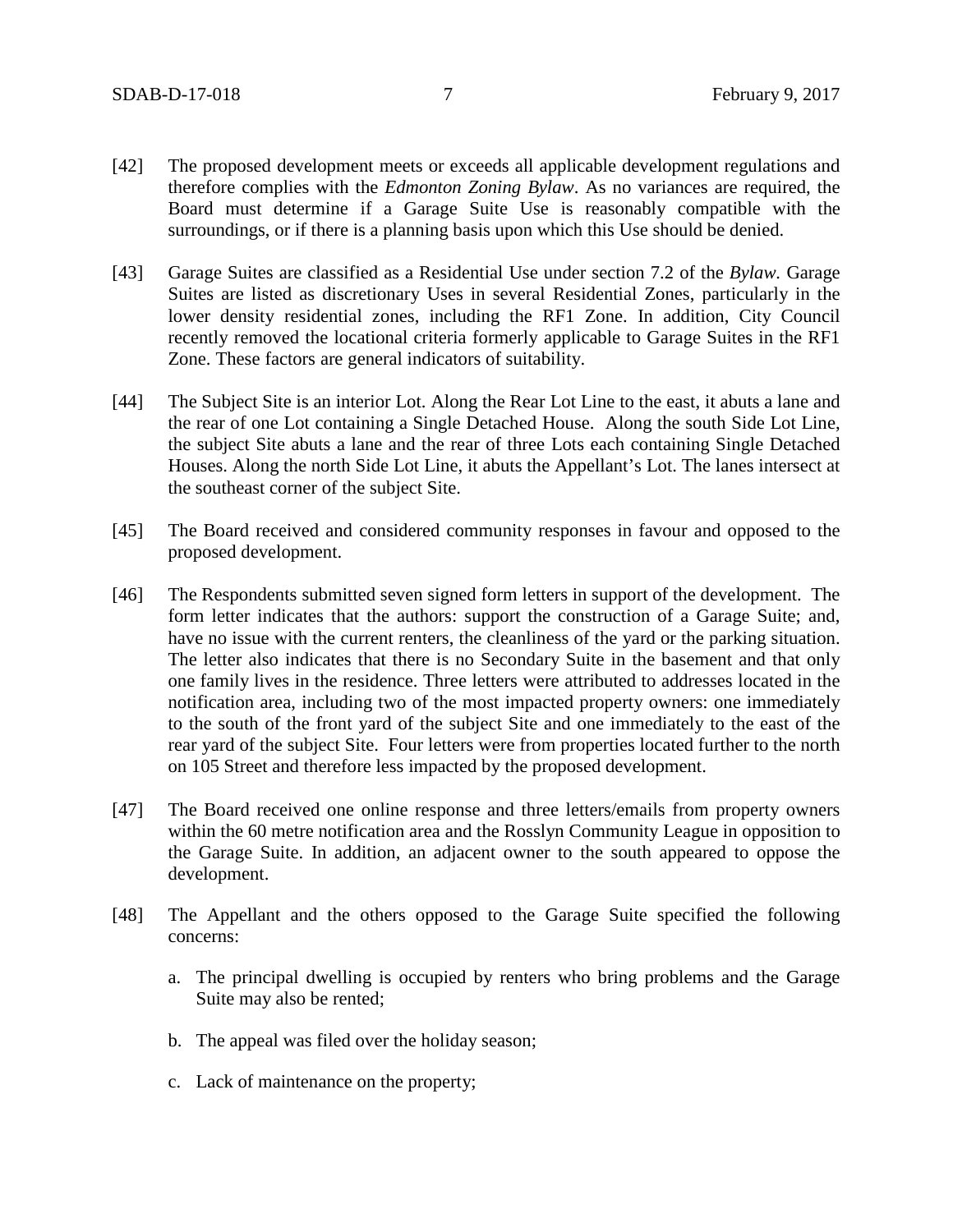- d. Existing on-street parking problems will be exacerbated by the Garage Suite;
- e. The Height of the Garage Suite and the associated potential loss of sunlight, view and privacy; and,
- f. Safety issues in the lane.
- [49] The first two concerns, rental occupancy and timing of filing, are not valid planning considerations relevant to a determination about the suitability of the proposed discretionary Use. The Board also notes that although the appeal was filed during the holiday season, it was filed on time, in accordance with the limitation period set out under section 686 of the *Municipal Government Act.*
- [50] Cleanliness or the unsightly condition of the subject Site is an issue of compliance with other City bylaws that are beyond the jurisdiction of this Board, and is not a relevant basis upon which this Board may exercise its discretion to refuse a Development Permit application for a Garage Suite.
- [51] The Appellant and others raised various concerns about on-street parking and the habits of the existing or former tenants. The Board declines to allow the appeal on the basis of parking issues for the following reasons:
	- a. The number of proposed off-street parking spaces exceed the required minimum under the development regulations contained in the *Bylaw*. The proposed development requires three on-Site parking spaces, the Applicant has provided four. Two spaces in the Garage and two in tandem spaces on the driveway.
	- b. While some neighbours perceived on street parking issues, other neighbours indicated there were no such issues.
	- c. The Board received no evidence that on-street parking in the vicinity was restricted in any unique manner. The photographic evidence is limited, but it does not show a shortage of on-street parking spaces.
	- d. In any event, the regulations governing parking in the *Bylaw* are limited to on-Site parking requirements. No provisions in the *Bylaw* limit the number of vehicles that may be associated with a particular residence or specify where those vehicles may be parked on public roadways. The Board has no authority to enforce or establish onstreet parking conditions.
- [52] The Appellant strongly objected to the Height of the Garage Suite and indicated he would even oppose the development of a two-Storey House on the subject Site. The Board finds that the proposed development is reasonably compatible with its surroundings in terms of Height for the following reasons: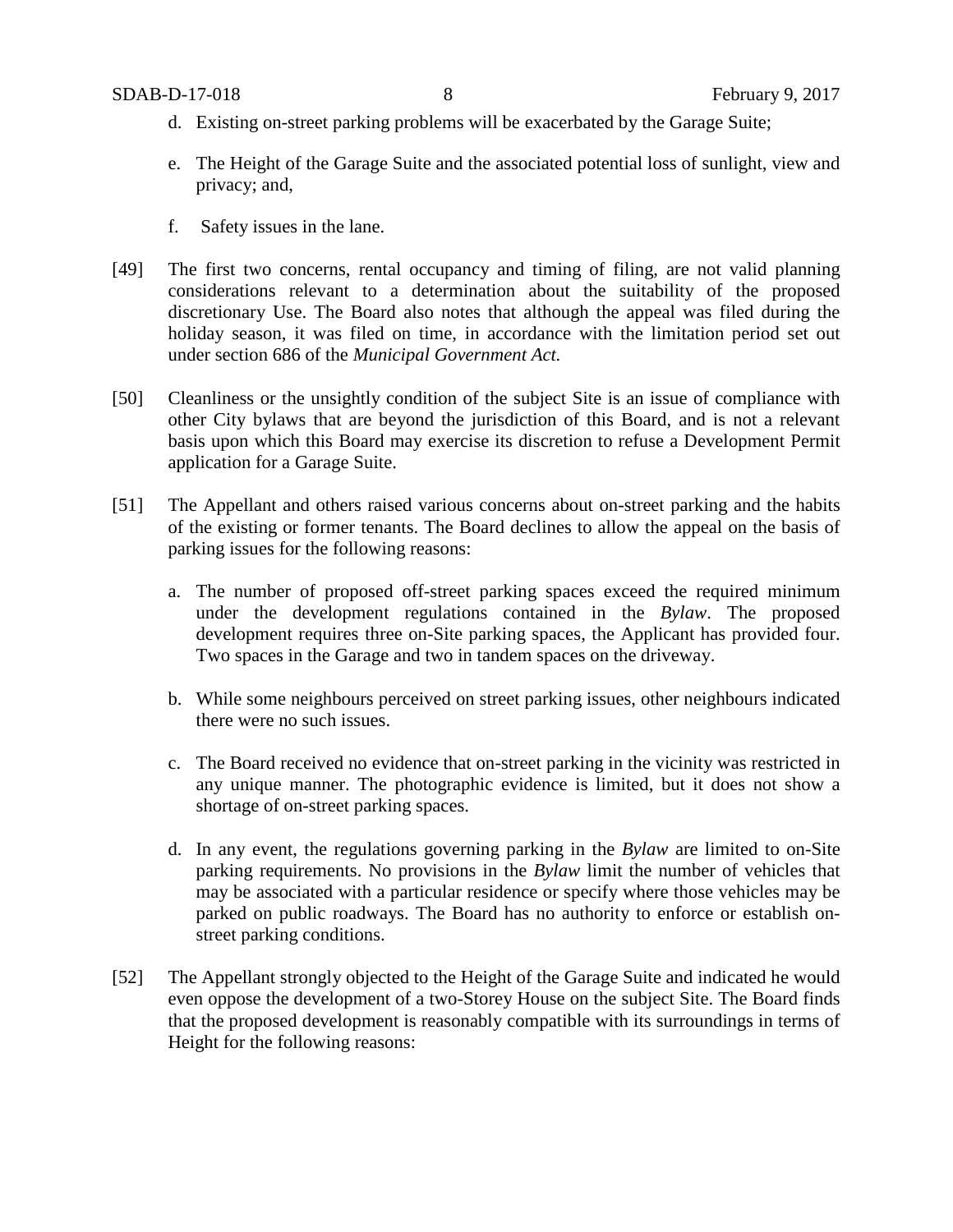- a. Two-Storey Single Detached Houses are a permitted Use in the RF1 Zone.
- b. Regardless of the nearby building Heights, the Board notes that the *Bylaw* contemplates a mix of one and two-Storey developments with Garage Suites. In 2015 City Council amended the development regulations governing the Height of Garage Suites in section 87(1)(a) of the *Bylaw* specifically to regulate the construction of two Storey Garage Suites on Sites with existing Single Storey principal Dwellings.
- c. At 5.63 metres in Height, the proposed development is fully compliant with the Height regulations in the *Bylaw*. This is under the 6.5 metre absolute maximum and not more than 1.5 metres greater than the Height of the currently existing principal Dwelling.
- d. Furthermore, based on the evidence of the Appellant, the proposed development will not be the only two-Storey building in this area. The majority of Houses in the neighbourhood are Single Storey bungalows and some Houses are bi-level developments. However, there are three two-Storey Single Detached Houses in the immediate vicinity: one within the 60 metre notification radius (four lots to the north of the subject Site), a second further along the same block face (seven lots north of the subject Site), and a third located on nearest corner Lot of the next adjacent block to the east on 104 Street.
- [53] As the Garage Suite is fully compliant in terms of Height, Setbacks and Site Coverage, the consequential impacts on neighbouring views and sun shadowing are minimized, and do not constitute a planning basis for the Board to refuse the application. No evidence was presented by any party concerning sun shadowing.
- [54] The Board finds that the proposed development has been designed in a manner which is reasonably compatible with its surroundings in terms of privacy for the following reasons:
	- a. The Garage Suite was reoriented and relocated on the subject Site to reduce oversight and increase privacy for surrounding neighbours.
	- b. There are no windows on the Garage Suite facing south toward the rear yards of the three adjacent Lots across the lane. The building is also screened in part by existing vegetation and the three rear detached Garages located in each of the three lots to the south and by other vehicles parked in these rear yards.
	- c. There are two transparent windows on the second floor of the Garage Suite facing east toward the rear yard of the adjacent property across the lane. The Garage Suite is separated from this property by the lane and screened by existing landscaping and by the double rear detached garage on that lot. Also, this neighbour, who is most affected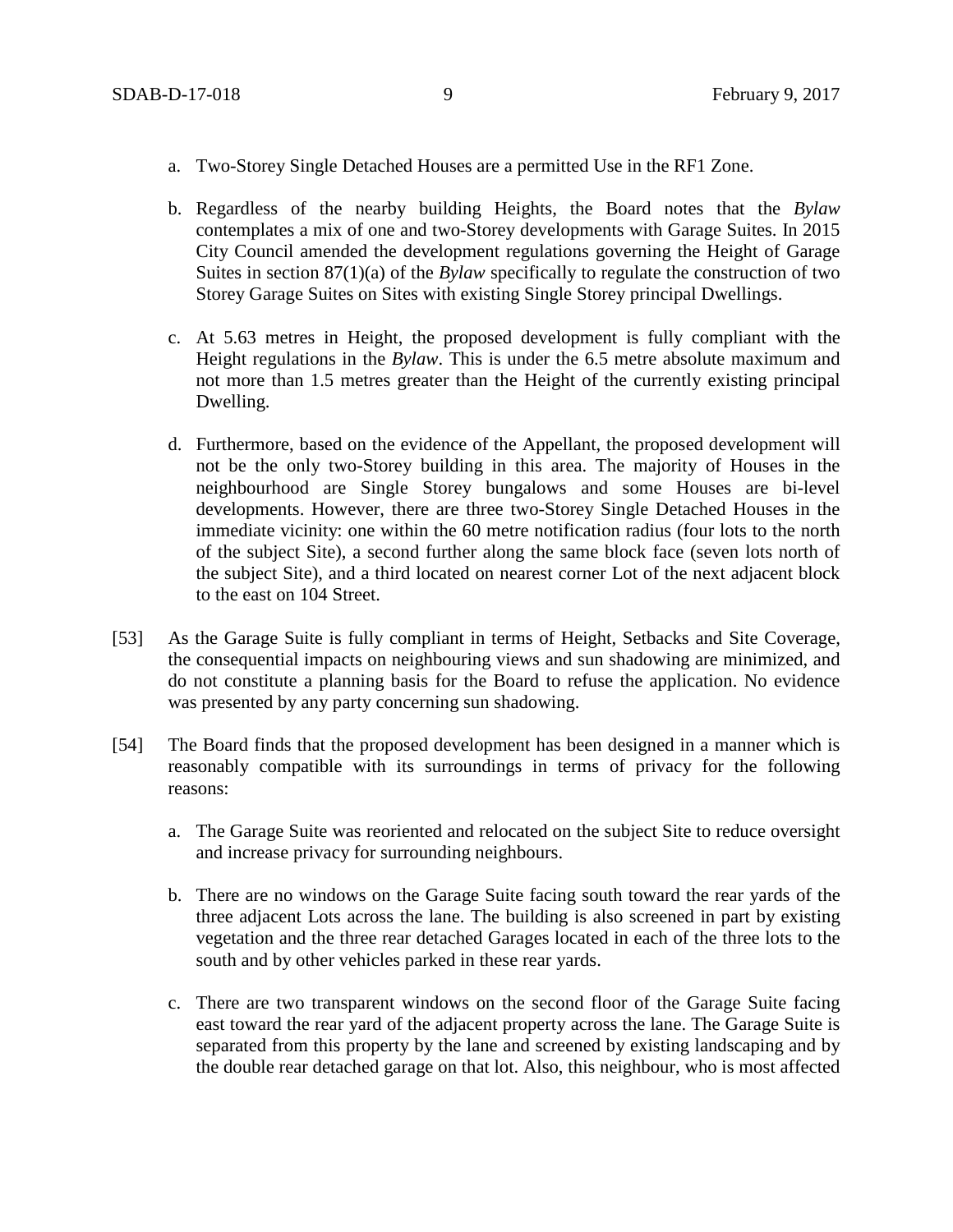by the windows which face east, signed one of the form letters in support of the development.

- d. There is one window located on the second floor facing north towards the Appellant's rear yard. It is located along the stairway where the occupants of the Garage Suite are unlikely to linger. This window cannot be viewed from the habitable portion of the Garage Suite. Under the conditions of approval the glass for this window is to receive frosted or opaque treatment. The Board has affirmed this condition. The location and condition both reduce privacy concerns associated with this window.
- e. Two windows are located on the second floor west elevation facing the principal Dwelling. The Appellant's rear yard could be viewed at an angle from these windows. The development is subject to the condition that these windows also receive frosting or opaque treatment to reduce privacy concerns. The Board has affirmed this condition. The Board also notes that in terms of impact and compatibility of Uses, two-Storey Houses are a permitted Use on the subject Site that could enable similar, or even greater, oversight into the Appellant's property.
- f. The Garage Suite design reduces privacy impacts. The Garage Suite has an exterior access on the first floor and an interior stairwell to access the dwelling. This design eliminates the privacy concerns that would be associated with an exterior staircase and second Storey landing and access.
- [55] The Appellant also identified concerns related to the Garage Suite's location at the Tintersection of the rear lane. The Board accepts the Development Authority's evidence that this issue was considered, and that there were no concerns, given the orientation of the proposed garage is similar to the immediately adjacent neighbour to the east. The Board also notes that the Garage Suite is to be setback a distance of 3.05 metres from the Rear Lot Line and a distance of 5.46 metres from the south Side Lot Line. There is also a cutout at the southeastern corner of the Lot where it abuts the T-intersection which also improves the sightlines at this corner of the lane. The Board notes that a single Storey Garage built at the same location would have the same impact in terms of pedestrian and driver sightlines. The Board finds that the proposed location of the Garage Suite on the Lot does not raise a planning reason to deny the two-Storey proposed Use.
- [56] In determining this appeal the Board has also considered compliance with applicable statutory plans as required per section 687(3)(a.1) of the *Act*. The Board finds that the proposed Garage Suite complies with many of the densification, renewal and diversity policies and objectives stated in the City of Edmonton's Municipal Development Plan, *The Way We Grow*, including:
	- a. Policy 4.4.1 which states: "Ensure neighbourhoods have a range of housing choice to meet the needs of all demographic and income groups and create more socially sustainable communities."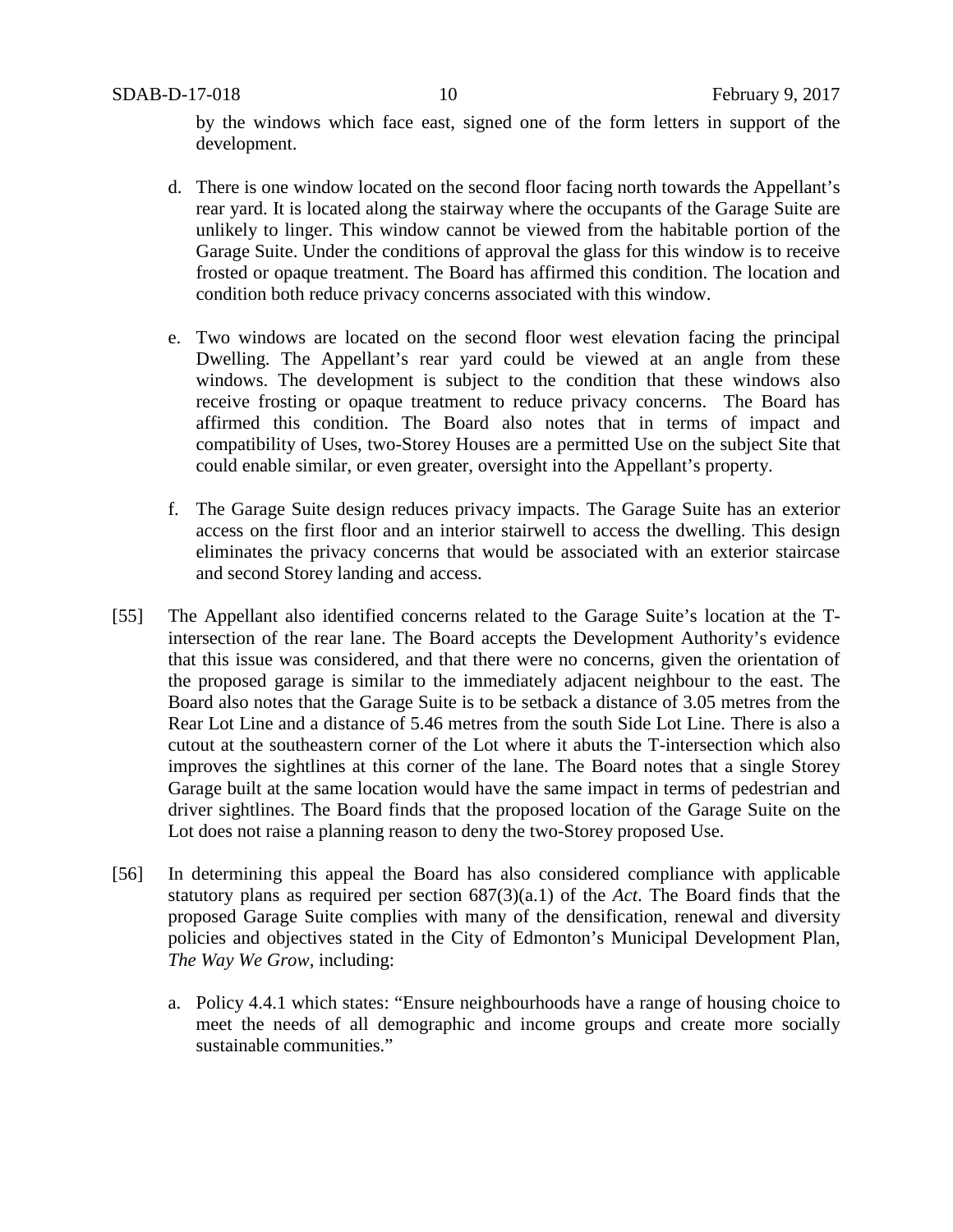- b. Policy 4.4.1.1 which states: "Provide a broad and varied housing choice, incorporating housing for various demographic and income groups in all neighbourhoods."
- [57] For the above reasons, the Board finds that there is no valid planning reason to refuse this development, which is a Discretionary Use in the RF1 Zone requiring no variances, and finds that it is reasonably compatible with the surrounding developments.

Kathy Cherniawsky, Presiding Officer Subdivision and Development Appeal Board

Board Members in Attendance: Ms. S. LaPerle; Mr. I. O'Donnell; Ms. N. Hack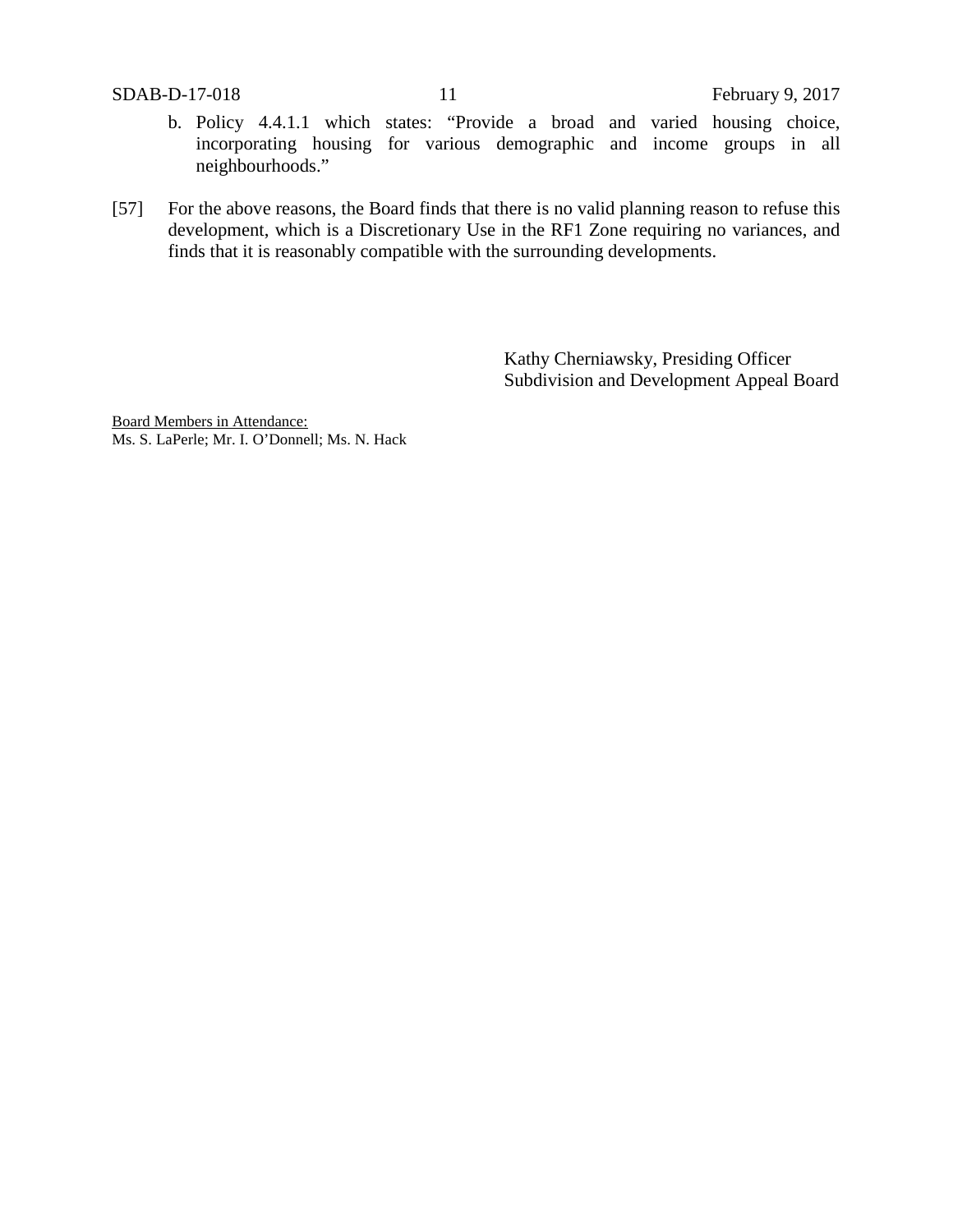## **Important Information for the Applicant/Appellant**

- 1. This is not a Building Permit. A Building Permit must be obtained separately from the Sustainable Development Department, located on the  $5<sup>th</sup>$  Floor, 10250 – 101 Street, Edmonton.
- 2. Obtaining a Development Permit does not relieve you from complying with:
	- a) the requirements of the *Edmonton Zoning Bylaw*, insofar as those requirements have not been relaxed or varied by a decision of the Subdivision and Development Appeal Board,
	- b) the requirements of the *Alberta Safety Codes Act*,
	- c) the *Alberta Regulation 204/207 – Safety Codes Act – Permit Regulation*,
	- d) the requirements of any other appropriate federal, provincial or municipal legislation,
	- e) the conditions of any caveat, covenant, easement or other instrument affecting a building or land.
- 3. When an application for a Development Permit has been approved by the Subdivision and Development Appeal Board, it shall not be valid unless and until any conditions of approval, save those of a continuing nature, have been fulfilled.
- 4. A Development Permit will expire in accordance to the provisions of Section 22 of the *Edmonton Zoning Bylaw, Bylaw 12800*, as amended.
- 5. This decision may be appealed to the Alberta Court of Appeal on a question of law or jurisdiction under Section 688 of the *Municipal Government Act*, RSA 2000, c M-26. If the Subdivision and Development Appeal Board is served with notice of an application for leave to appeal its decision, such notice shall operate to suspend the Development Permit.
- 6. When a decision on a Development Permit application has been rendered by the Subdivision and Development Appeal Board, the enforcement of that decision is carried out by the Sustainable Development Department, located on the 5th Floor, 10250 – 101 Street, Edmonton.

*NOTE: The City of Edmonton does not conduct independent environmental checks of land within the City. If you are concerned about the stability of this property for any purpose, you should conduct your own tests and reviews. The City of Edmonton, when issuing a development permit, makes no representations and offers no warranties as to the suitability of the property for any purpose or as to the presence or absence of any environmental contaminants on the property.*